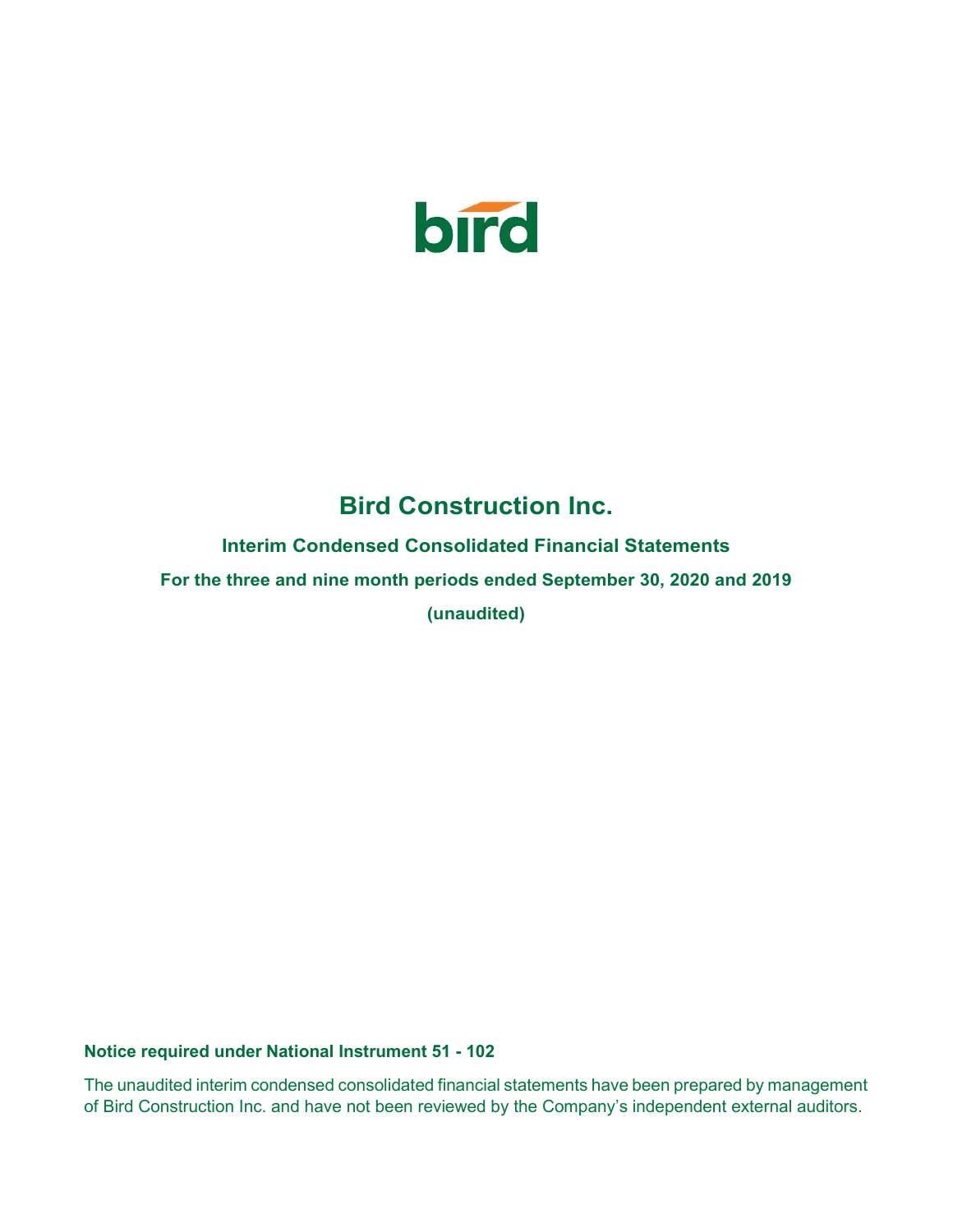## Bird Construction Inc. Consolidated Statement of Financial Position

As at September 30, 2020 and December 31, 2019

(in thousands of Canadian dollars, except per share amounts), (unaudited)

|                                                   | <b>Note</b>    | September 30,<br>2020 | December 31,<br>2019 |
|---------------------------------------------------|----------------|-----------------------|----------------------|
| <b>ASSETS</b>                                     |                |                       |                      |
| <b>Current assets</b>                             |                |                       |                      |
| Cash                                              | 24             | \$<br>157,144         | \$<br>180,244        |
| Bankers' acceptances and short-term deposits      | 24             | 90                    | 90                   |
| Accounts receivable                               | 9              | 617,035               | 413,649              |
| Contract assets                                   | 7              | 52,716                | 31,018               |
| Contract assets - alternative finance projects    | 8              | 140,093               | 75,180               |
| Inventory and prepaid expenses                    |                | 7,887                 | 3,144                |
| Income taxes recoverable                          |                | 3,617                 | 13,083               |
| Investments held for sale                         | 11             |                       | 6,978                |
| Other assets                                      | 10             | 1,436                 | 5,972                |
| <b>Total current assets</b>                       |                | 980,018               | 729,358              |
| <b>Non-current assets</b>                         |                |                       |                      |
| Other assets                                      | 10             | 12,149                | 6,608                |
| Property and equipment                            | 12             | 59,360                | 46,016               |
| Right-of-use assets                               | 12             | 57,734                | 34,460               |
| Investments in equity accounted entities          | 11             | 16,165                | 10,185               |
| Deferred income tax asset                         |                | 28,561                | 11,287               |
| Intangible assets                                 | 13             | 31,599                | 2,484                |
| Goodwill                                          | 13             | 27,113                | 16,389               |
| <b>Total non-current assets</b>                   |                | 232,681               | 127,429              |
|                                                   |                |                       |                      |
| <b>TOTAL ASSETS</b>                               |                | 1,212,699             | 856,787<br>S         |
| <b>LIABILITIES</b>                                |                |                       |                      |
| <b>Current liabilities</b>                        |                |                       |                      |
|                                                   |                | \$                    | \$.                  |
| Accounts payable<br><b>Contract liabilities</b>   | $\overline{7}$ | 517,825               | 419,923<br>112,126   |
|                                                   |                | 143,886               |                      |
| Dividends payable to shareholders                 |                | 1,724                 | 1,382                |
| Income taxes payable                              |                | 19,844                | 6,174                |
| Non-recourse project financing                    | 8              | 130,352               | 85,374               |
| Current portion of loans and borrowings           | 14             | 8,037                 | 5,883                |
| Current portion of right-of-use liabilities       | 14             | 18,309                | 8,025                |
| Provisions                                        | 20             | 18,727                | 7,763                |
| Other liabilities                                 | 16             | 2,818                 | 2,205                |
| <b>Total current liabilities</b>                  |                | 861,522               | 648,855              |
| <b>Non-current liabilities</b>                    |                |                       |                      |
| <b>Pension liabilities</b>                        |                | 5,023                 |                      |
| Loans and borrowings                              | 14             | 65,180                | 34,738               |
| Right-of-use liabilities                          | 14             | 55,111                | 23,075               |
| Deferred income tax liability                     |                | 18,163                | 13,868               |
| Other liabilities                                 | 16             | 11,690                | 8,531                |
| <b>Total non-current liabilities</b>              |                | 155,167               | 80,212               |
| <b>TOTAL LIABILITIES</b>                          |                | 1,016,689             | 729,067              |
| <b>SHAREHOLDERS' EQUITY</b>                       |                |                       |                      |
| Shareholders' capital                             | 18             | 108,064               | 42,527               |
| Contributed surplus                               |                | 1,956                 | 1,956                |
| Retained earnings                                 |                | 85,988                | 83,197               |
| Accumulated other comprehensive income            |                | 2                     | 40                   |
| <b>Total shareholders' equity</b>                 |                | 196,010               | 127,720              |
| <b>TOTAL LIABILITIES AND SHAREHOLDERS' EQUITY</b> |                | 1,212,699             | 856,787<br>\$        |
|                                                   |                |                       |                      |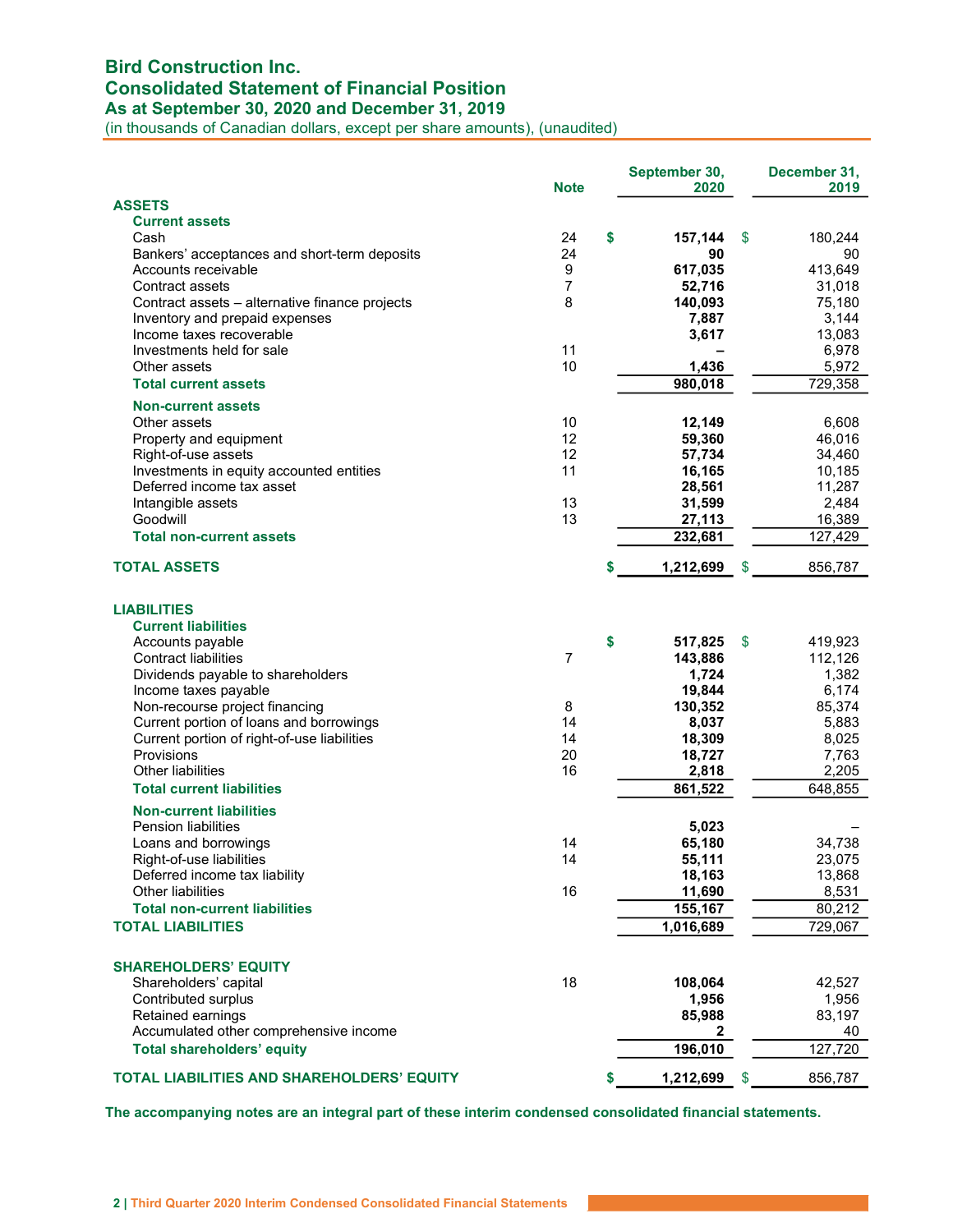## Bird Construction Inc. Consolidated Statement of Income

For the three and nine month periods ended September 30, 2020 and 2019

(in thousands of Canadian dollars, except per share amounts), (unaudited)

|                                                                                 |             |    |                              | For the three months<br>ended September 30, |                              | For the nine months<br>ended September 30, |                              |     |                              |
|---------------------------------------------------------------------------------|-------------|----|------------------------------|---------------------------------------------|------------------------------|--------------------------------------------|------------------------------|-----|------------------------------|
|                                                                                 | <b>Note</b> |    | 2020                         |                                             | 2019                         |                                            | 2020                         |     | 2019                         |
| Construction revenue<br>Costs of construction<br>Gross profit                   | 7           | S  | 345,060<br>317,686<br>27,374 | \$                                          | 378,591<br>354,792<br>23.799 | S                                          | 949,472<br>884,706<br>64,766 | S   | 955,796<br>911,230<br>44,566 |
| Income from equity accounted investments<br>General and administrative expenses | 11          |    | 4,135<br>(17,695)            |                                             | 278<br>(14,236)              |                                            | 7,981<br>(45,955)            |     | 1,954<br>(42,420)            |
| Income from operations                                                          |             |    | 13,814                       |                                             | 9,841                        |                                            | 26,792                       |     | 4,100                        |
| Finance income<br>Finance and other costs                                       | 21<br>22    |    | 242<br>(1,132)               |                                             | 698<br>(1,237)               |                                            | 1,333<br>(5,775)             |     | 1,827<br>(4,005)             |
| Income before income taxes<br>Income tax expense                                | 15          |    | 12,924<br>4,102              |                                             | 9,302<br>2,520               |                                            | 22,350<br>6,781              |     | 1,922<br>605                 |
| Net income for the period                                                       |             | \$ | 8,822                        | -\$                                         | 6,782 \$                     |                                            | 15,569                       | -\$ | 1,317                        |
| Basic and diluted earnings per share                                            | 19          | \$ | 0.20                         | \$                                          | 0.16                         | S                                          | 0.36                         | \$  | 0.03                         |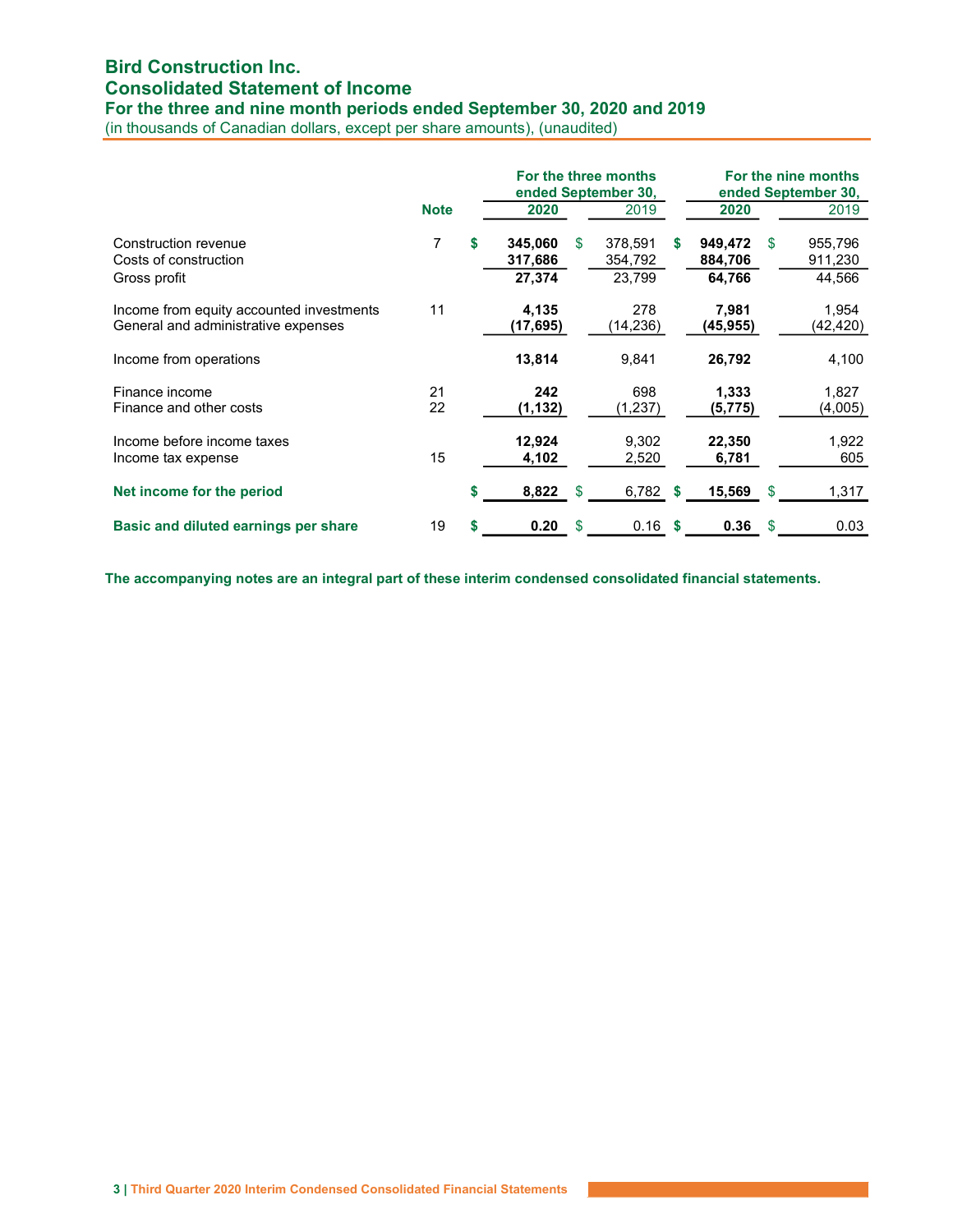### Bird Construction Inc. Consolidated Statement of Comprehensive Income (Loss) For the three and nine month periods ended September 30, 2020 and 2019

(in thousands of Canadian dollars), (unaudited)

|                                                                                                                       |   | For the three months<br>ended September 30, |       | For the nine months<br>ended September 30, |       |  |  |  |
|-----------------------------------------------------------------------------------------------------------------------|---|---------------------------------------------|-------|--------------------------------------------|-------|--|--|--|
|                                                                                                                       |   | 2020                                        | 2019  | 2020                                       | 2019  |  |  |  |
| Net income for the period                                                                                             | S | 8,822<br>S                                  | 6.782 | 15.569<br>S                                | 1,317 |  |  |  |
| Other comprehensive income (loss) for the period:<br>Exchange differences on translating equity accounted investments |   | 31                                          | (15)  | (33)                                       | 16    |  |  |  |
| Foreign currency translation                                                                                          |   | (3)                                         |       | (5)                                        |       |  |  |  |
| Items that may be reclassified to net income in subsequent periods                                                    |   | 28                                          | (15)  | (38)                                       | 16    |  |  |  |
| Total other comprehensive income (loss) for the period                                                                |   | 28                                          | (15)  | (38)                                       | 16    |  |  |  |
| Total comprehensive income for the period                                                                             |   | 8.850                                       | 6.767 | 15,531                                     | 1,333 |  |  |  |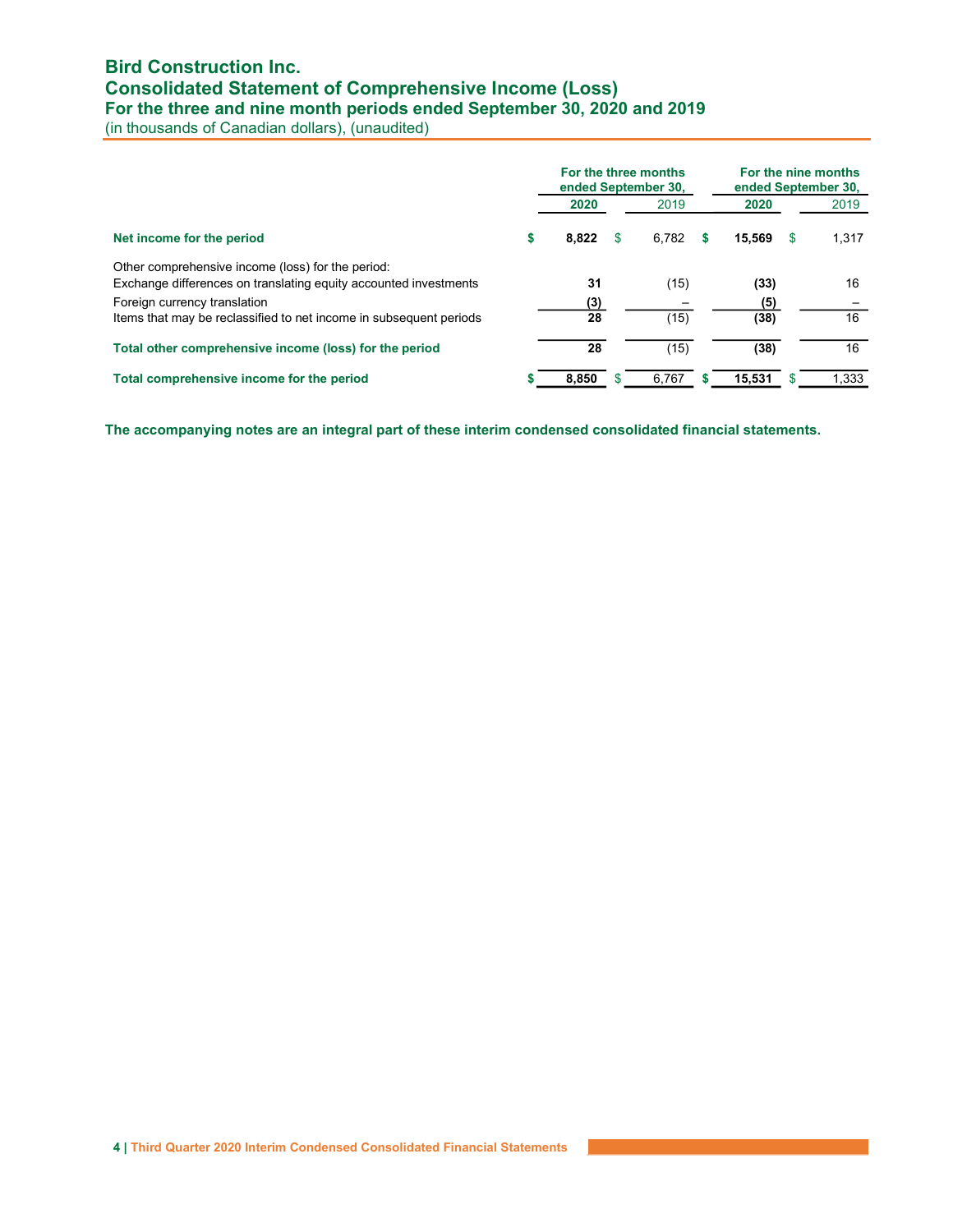### Bird Construction Inc. Consolidated Statement of Changes in Equity For the nine month periods ended September 30, 2020 and 2019

(in thousands of Canadian dollars, except per share amounts), (unaudited)

|                                                                                           | <b>Note</b> |    | Shareholders'<br>capital |    | <b>Contributed</b><br>surplus | <b>Retained</b><br>earnings | <b>Accumulated</b><br>other<br>comprehensive<br>income (loss) |    | <b>Total</b><br>equity |
|-------------------------------------------------------------------------------------------|-------------|----|--------------------------|----|-------------------------------|-----------------------------|---------------------------------------------------------------|----|------------------------|
| Balance, December 31, 2018<br>Impact on adoption of IFRS 16                               |             | \$ | 42,527                   | \$ | 1,956                         | \$<br>91,743<br>(1, 448)    | \$<br>3<br>$\overline{\phantom{0}}$                           | \$ | 136,229<br>(1, 448)    |
| Balance, January 1, 2019                                                                  |             |    | 42,527                   |    | 1,956                         | 90,295                      | $\overline{3}$                                                |    | 134,781                |
| Net income for the period<br>Other comprehensive income<br>Total comprehensive income for |             |    |                          |    |                               | 1,317                       | $\overline{\phantom{0}}$<br>16                                |    | 1,317<br>16            |
| the period                                                                                |             |    |                          |    |                               | 1,317                       | 16                                                            |    | 1,333                  |
| Contributions by and dividends<br>to owners<br>Dividends declared to<br>shareholders      |             |    |                          |    |                               | (12, 436)                   |                                                               |    | (12, 436)              |
|                                                                                           |             |    |                          |    |                               | (12, 436)                   |                                                               |    | (12, 436)              |
| Balance, September 30, 2019                                                               |             | \$ | 42,527                   | \$ | 1,956                         | \$<br>79,176                | \$<br>19                                                      | \$ | 123,678                |
| Dividends declared per share                                                              |             |    |                          |    |                               | \$<br>0.29                  |                                                               |    |                        |
| Balance, December 31, 2019                                                                |             | \$ | 42,527                   | \$ | 1,956                         | \$<br>83,197                | \$<br>40                                                      | \$ | 127,720                |
| Net income for the period<br>Other comprehensive loss<br>Total comprehensive income for   | 11          |    |                          |    |                               | 15,569                      | (38)                                                          |    | 15,569<br>(38)         |
| the period                                                                                |             |    |                          |    |                               | 15,569                      | (38)                                                          |    | 15,531                 |
| Contributions by and dividends<br>to owners<br>Common shares issued on                    | 6           |    |                          |    |                               |                             |                                                               |    | 65,537                 |
| acquisition of Stuart Olson Inc.<br>Dividends declared to                                 |             |    | 65,537                   |    |                               |                             |                                                               |    |                        |
| shareholders                                                                              |             |    |                          |    |                               | (12, 778)                   |                                                               |    | (12, 778)              |
|                                                                                           |             |    | 65,537                   |    |                               | (12, 778)                   |                                                               |    | 52,759                 |
| Balance, September 30, 2020                                                               |             | S  | 108,064                  | S  | 1,956                         | \$<br>85,988                | $\mathbf{2}$                                                  | S  | 196,010                |
| Dividends declared per share                                                              |             |    |                          |    |                               | \$<br>0.29                  |                                                               |    |                        |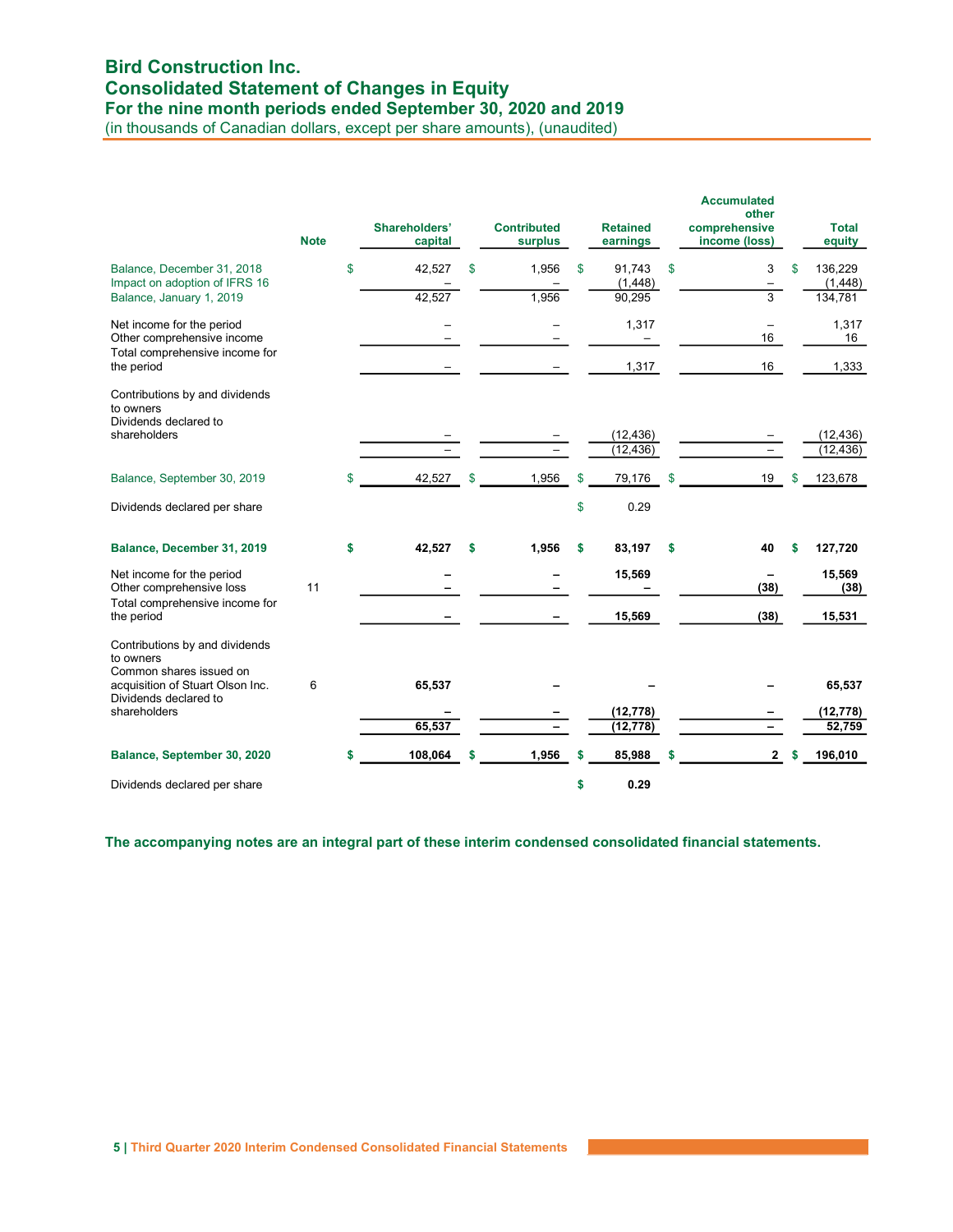## Bird Construction Inc. Consolidated Statement of Cash Flows

For the nine month periods ended September 30, 2020 and 2019

(in thousands of Canadian dollars), (unaudited)

|                                                                             |             |               | For the nine months ended<br>September 30, |
|-----------------------------------------------------------------------------|-------------|---------------|--------------------------------------------|
|                                                                             | <b>Note</b> | 2020          | 2019                                       |
| Cash flows from (used in) operating activities<br>Net income for the period |             | \$<br>15,569  | \$<br>1,317                                |
| Items not involving cash:<br>Amortization                                   | 13          | 721           | 664                                        |
| Depreciation                                                                | 12          | 11,022        | 10,682                                     |
| Gain on sale of property and equipment                                      |             | (1,720)       | (1,091)                                    |
| Income from equity accounted investments                                    | 11          | (7, 981)      | (1, 954)                                   |
| Finance income                                                              | 21          | (1, 333)      | (1,827)                                    |
| Finance and other costs                                                     | 22          | 5,775         | 4,005                                      |
| Deferred compensation plan expense and other                                |             | 3,083         | 2,291                                      |
| Unrealized (gain) loss on investments and other                             |             | (27)          | (16)                                       |
| Income tax expense (recovery)                                               | 15          | 6,781         | 605                                        |
| Cash flows from operations before changes in non-cash working capital       |             | 31,890        | 14,676                                     |
| Changes in non-cash working capital related to operating activities         | 24          | (101, 255)    | (106, 135)                                 |
| Interest received                                                           |             | 1,473         | 1,781                                      |
| Interest paid                                                               |             | (5, 144)      | (2,819)                                    |
| Income taxes recovered (paid)                                               |             | 3,052         | (283)                                      |
| Net cash used in operating activities                                       |             | (69,984)      | (92, 780)                                  |
| Cash flows from (used in) investing activities                              |             |               |                                            |
| Investments in equity accounted entities                                    | 11          | (4,781)       | (112)                                      |
| Capital distributions from equity accounted entities                        | 11          | 3,870         | 1,493                                      |
| Proceeds on sale of investment in equity accounted entities                 | 11          | 11,034        |                                            |
| Additions to property and equipment                                         | 12          | (6, 753)      | (11, 129)                                  |
| Proceeds on sale of property and equipment                                  | 12          | 6,368         | 1,928                                      |
| Additions to intangible assets                                              | 13          | (1, 406)      | (495)                                      |
| Acquisition of Stuart Olson Inc., net of cash acquired                      | 6           | (59, 960)     |                                            |
| Proceeds from maturity of short-term investments                            |             |               | 1,666                                      |
| Other long-term assets                                                      |             | 742           | 283                                        |
| Net cash used in investing activities                                       |             | (50,886)      | (6,366)                                    |
| Cash flows from (used in) in financing activities                           |             |               |                                            |
| Proceeds from issuance of common shares, net of issue costs                 | 6           | 39,876        |                                            |
| Dividends paid on shares                                                    |             | (12, 436)     | (12, 436)                                  |
| Proceeds from non-recourse project financing                                | 8           | 44,891        | 43,793                                     |
| Proceeds from loans and borrowings                                          | 14          | 61,907        | 14,536                                     |
| Repayment of loans and borrowings                                           | 14          | (29, 974)     | (3,606)                                    |
| Repayment of right-of-use liabilities                                       | 14          | (6, 521)      | (5,210)                                    |
| Net cash from financing activities                                          |             | 97,743        | 37,077                                     |
| Net decrease in cash and cash equivalents, during the period                |             | (23, 127)     | (62,069)                                   |
| Effects of foreign exchange on cash balances                                |             | 27            | 55                                         |
| Cash and cash equivalents, beginning of period                              |             | 180,334       | 158,920                                    |
| Cash and cash equivalents, end of period                                    | 24          | \$<br>157,234 | \$<br>96,906                               |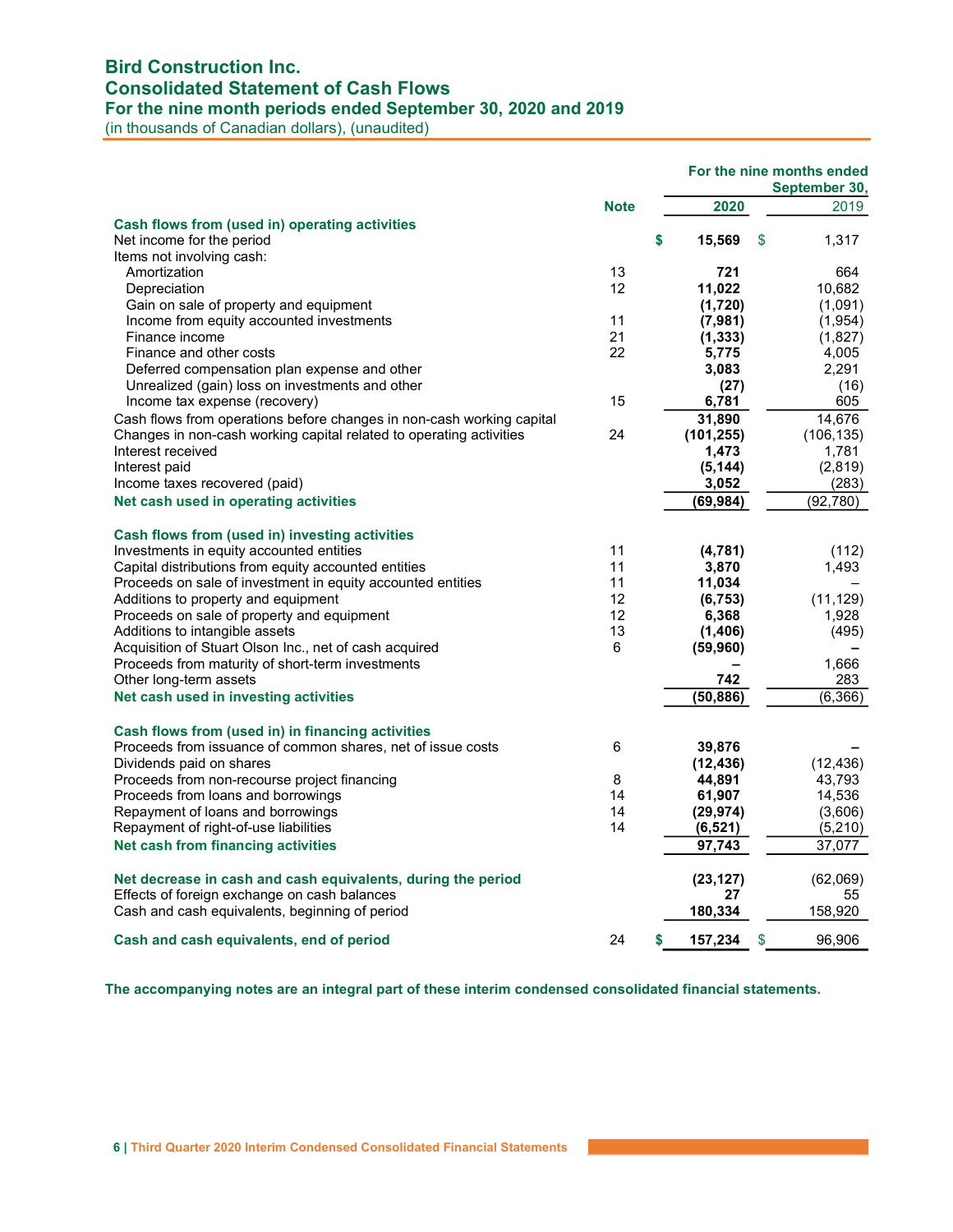### 1. Structure of the Company

Bird Construction Inc. (the "Company") is a corporation incorporated in the province of Ontario, Canada. The address of the Company's registered office is 5700 Explorer Drive, Suite 400, Mississauga, Ontario, Canada.

The Company operates from coast-to-coast and services all of Canada's major geographic markets. The Company provides a comprehensive range of construction services from new construction for industrial, commercial, and institutional markets; to industrial maintenance, repair and operations ("MRO") services, heavy civil construction and contract surface mining; as well as vertical infrastructure including, electrical, mechanical, and specialty trades. The Company uses fixed priced, design-build, unit price, cost reimbursable, guaranteed upset price, construction management and integrated project delivery ("IPD") contract delivery methods.

Segment results are reviewed by the Company's Chief Executive Officer to assess performance and allocate resources within the Company. Management applies judgement in the aggregation of the Company's operating segments and has determined that the Company operates in one reportable segment being the general contracting sector of the construction industry. The Company's operating segments have similar economic characteristics in that each of the Company's operating districts provides comparable construction services, use similar contracting methods, have similar long term economic prospects, share similar cost structures and operate in similar regulatory environments.

### 2. Basis of preparation

#### Authorization of financial statements

These unaudited interim condensed consolidated financial statements were authorized for issue on November 10, 2020 by the Company's Board of Directors.

#### Statement of compliance

These unaudited interim condensed consolidated financial statements have been prepared in accordance with International Financial Reporting Standards ("IFRS") applicable to the preparation of interim financial statements, including IAS 34 Interim Financial Reporting. These unaudited interim condensed consolidated financial statements do not include all of the information and disclosures required in the Company's annual consolidated financial statements, and should be read in conjunction with the Company's annual consolidated financial statements for the year ended December 31, 2019.

### Basis of measurement

These unaudited interim condensed consolidated financial statements have been prepared using the historical cost convention, except for certain financial assets, derivative financial instruments and liabilities for cash settled share-based payment arrangements which are measured at fair value.

#### Use of estimates and judgements

The preparation of financial statements requires management to make judgements, estimates and assumptions that affect the application of accounting policies and the reported amounts of revenues, expenses, assets, liabilities and the disclosure of contingent assets and liabilities at the reporting date.

Uncertainty about these assumptions and estimates could result in a material adjustment to the carrying amount of an asset or liability and/or the reported amount of revenue and expense in future periods. Estimates and underlying assumptions are reviewed on an ongoing basis. Revisions to accounting estimates are recognized in the period in which the estimates are revised and in any future periods affected.

On March 11, 2020 the World Health Organization ("WHO") declared a global pandemic ("COVID-19 pandemic") due to contagiousness of the novel coronavirus and the severe respiratory disease, COVID-19, that could be developed after contracting the virus. As a result of the COVID-19 pandemic, states of emergency were declared across the various provinces and jurisdictions that the Company operates. The Company has quickly responded to protect its people and has implemented numerous health and safety measures based on public health authority guidance. The Company's operations could be negatively impacted as a result of the global pandemic due to suspension of projects, availability of labour and disruptions to the supply chain. In addition, several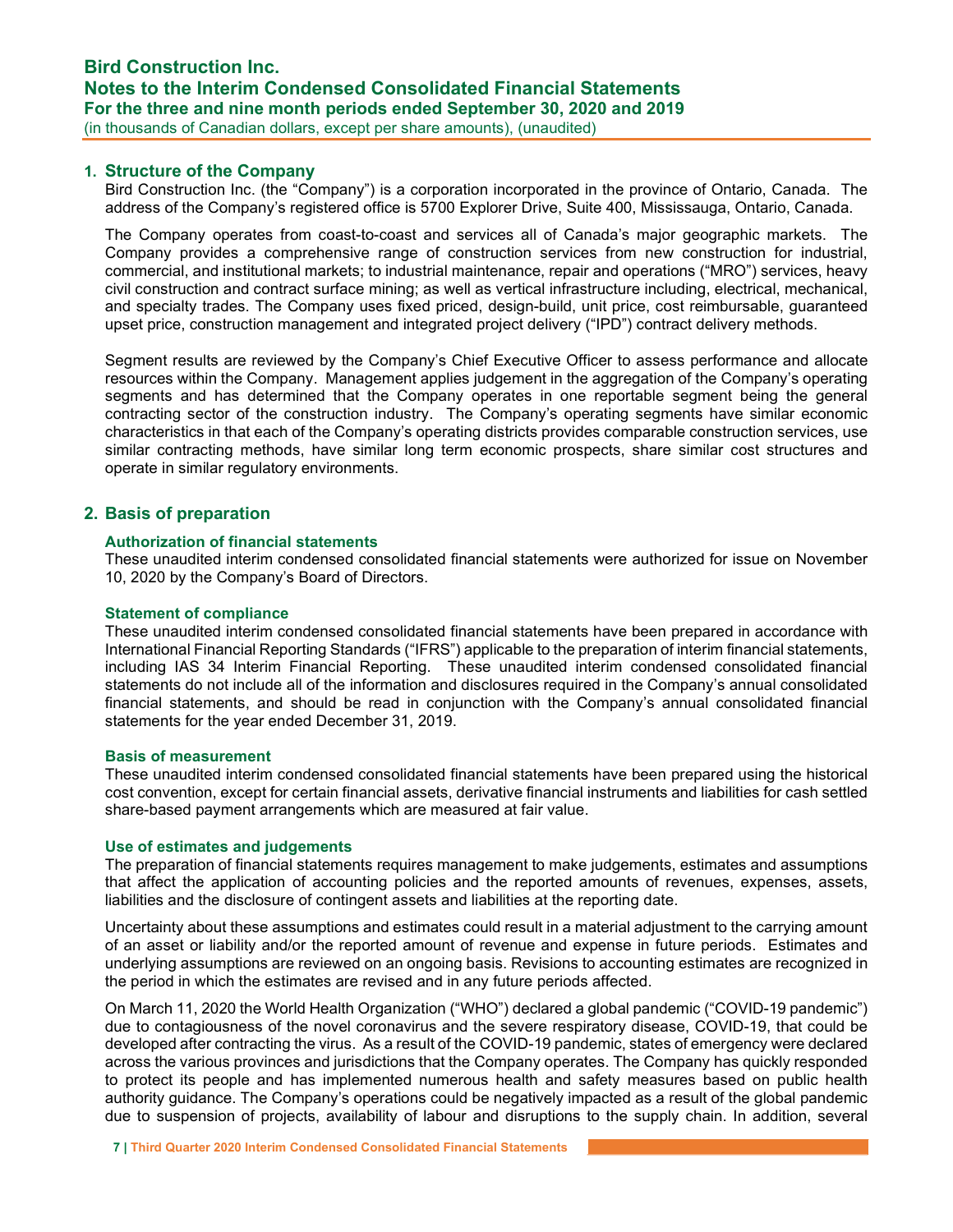projects that were expected to be awarded and secured have been delayed, suspended or cancelled, and this could continue as a result of the pandemic.

The COVID-19 pandemic has caused significant disruption to the global economy, and the duration and full financial impact of the COVID-19 pandemic is yet to be determined. The effectiveness of the Company's business continuity plan, and various safety and austerity measures implemented are also yet to be determined. There is significant uncertainty relating to any assumptions and estimates relating to the impact of COVID-19 pandemic on the operating and financial results, which could materially and adversely affect the Company.

### Assets and liabilities acquired in a business combination

The Company assesses whether an acquisition transaction should be accounted for as an asset acquisition or a business combination under IFRS 3, "Business Combinations". The purchase price related to a business combination is allocated to the underlying acquired assets and liabilities based on their estimated fair value at the time of acquisition. The determination of fair value requires the Company to make assumptions, estimates and judgments regarding cash flow projections, valuation techniques, economic risk, weighted average cost of capital and future events. The measurement of the purchase consideration and allocation process is therefore inherently subjective and impacts the amounts assigned to individually identifiable assets and liabilities. As a result, the purchase price allocation impacts the Company's reported assets and liabilities (including the amounts allocated to intangible assets and goodwill), and future earnings due to the associated depreciation and amortization expense along with the required impairment testing.

#### Revenue and gross profit recognition

Construction revenue, construction costs, contract liabilities, and contract assets are based on estimates and judgements used in determining contract revenue and contract costs to calculate the stage of completion for a particular construction project, depending upon the nature of the construction contract, as more fully described in the revenue recognition policy. To determine the estimated costs to complete construction contracts, assumptions and estimates are required to evaluate matters related to schedule, material and labour costs, labour productivity, changes in contract scope and subcontractor costs. Due to the nature of construction activities, estimates can change significantly from one accounting period to the next.

The value of many construction contracts increases over the duration of the construction period. Change orders may be issued by customers to modify the original contract scope of work or conditions. In addition, there may be disputes or claims regarding additional amounts owing as a result of changes in contract scope, delays, additional work or changed conditions. Construction work related to a change order or claim may proceed, and costs may be incurred, in advance of final determination of the value of the change order. Many change orders and claims may not be settled until the construction project is complete or subsequent to completion and the nature of the relationship with the other party to the claim and the history of success of these claims may impact the associated revenue or cost recovery. Claims against customers for variable consideration due to delays, changes, etc. are assessed under the Company's revenue policy, which requires significant judgement. The amount of variable consideration that is constrained is the difference between the total claim value and the best estimate of recovery. This constrained value is reviewed each reporting period.

#### **Provisions**

Legal and warranty and other provisions involve the use of estimates. Estimates and assumptions are required to determine when to record and how to measure a provision in the financial statements. The outcomes may differ significantly from the estimates used in preparing the financial statements resulting in adjustments to previously reported financial results.

#### Asset impairments

Impairment testing is performed annually or earlier, if a triggering event occurs, for indefinite-lived intangible assets and goodwill resulting from business combinations, by comparing the recoverable amount of the cash generating unit ("CGU"), or groups of CGUs to its carrying amount. The recoverable amounts of the CGU are determined based on a value in use calculation. There is a significant amount of uncertainty with respect to the estimates of recoverable amounts of the CGUs' assets given the necessity of making economic projections which employ the following key assumptions: future cash flows, growth opportunities, including economic risk assumptions, and estimates of achieving key operating metrics and drivers; and the discount rate.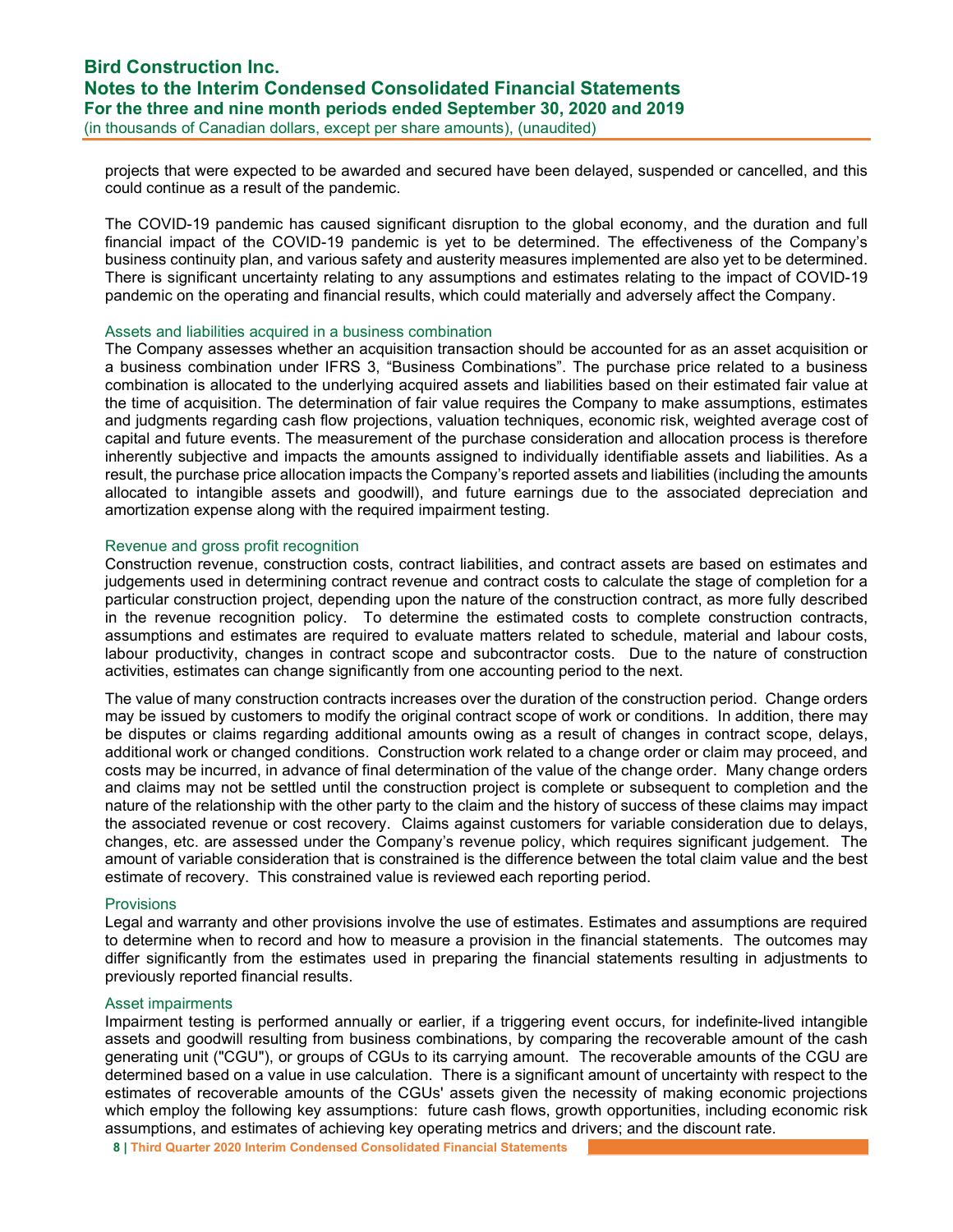### Measurement of Pension Obligations

The Company's obligations and expenses related to defined benefit ("DB") pension plans, including supplementary executive retirement plans, are determined using actuarial valuations and are dependent on many significant assumptions. The DB obligations and benefit cost levels will change as a result of future changes in actuarial methods and assumptions, membership data, plan provisions, legislative rules, and future experience gains or losses, which have not been anticipated at this time. Actual experience may differ from assumptions, will result in gains or losses that will be disclosed in future accounting valuations.

### 3. Summary of significant accounting policies

The accounting principles used in the preparation of these unaudited interim condensed consolidated financial statements are consistent with those followed in the preparation of the Company's December 31, 2019 annual consolidated financial statements except for the following:

### Business combinations

Acquisitions of businesses are accounted for using the acquisition method. The consideration transferred in a business combination is measured at fair value, which is calculated as the sum of the acquisition-date fair values of the assets transferred to the Company, liabilities assumed by the Company and the equity interests issued or cash paid by the Company in exchange for control of the acquiree. Acquisition-related costs are expensed as incurred, unless related to the issuance of debt or equity.

At the acquisition date, the identifiable assets acquired and the liabilities assumed are recognized at their fair value, except that:

- Deferred tax assets or liabilities and assets or liabilities related to employee benefit arrangements are recognized and measured in accordance with IAS 12 – Income taxes, and IAS 19 – Employee benefits, respectively;
- Any right-of-use assets and right-of-use liabilities identified in which the acquiree is the lessee, IFRS 3 requires the lease liability to be measured at the present value of the remaining lease payments as if the acquired lease were a new lease at the acquisition date. The right-of-use asset is measured at an amount equal to the lease liability, adjusted to reflect the favourable or unfavourable terms of the lease when compared with market terms.

The Company measures goodwill as the excess of the sum of the fair value of the consideration transferred, if any, over the net recognized amount (generally fair value) of the identifiable assets acquired and liabilities assumed, all measured as of the acquisition date.

#### Government assistance

Government grants are recognized when there is reasonable assurance that the Company will comply with the conditions attached to them and the grant will be received. When the conditions of a grant relate to income or expense, it is recognized in the consolidated statement of income in the period in which eligible expenses were incurred or when the services have been performed. For grants related to expense, the Company deducts the grant in reporting the related expense.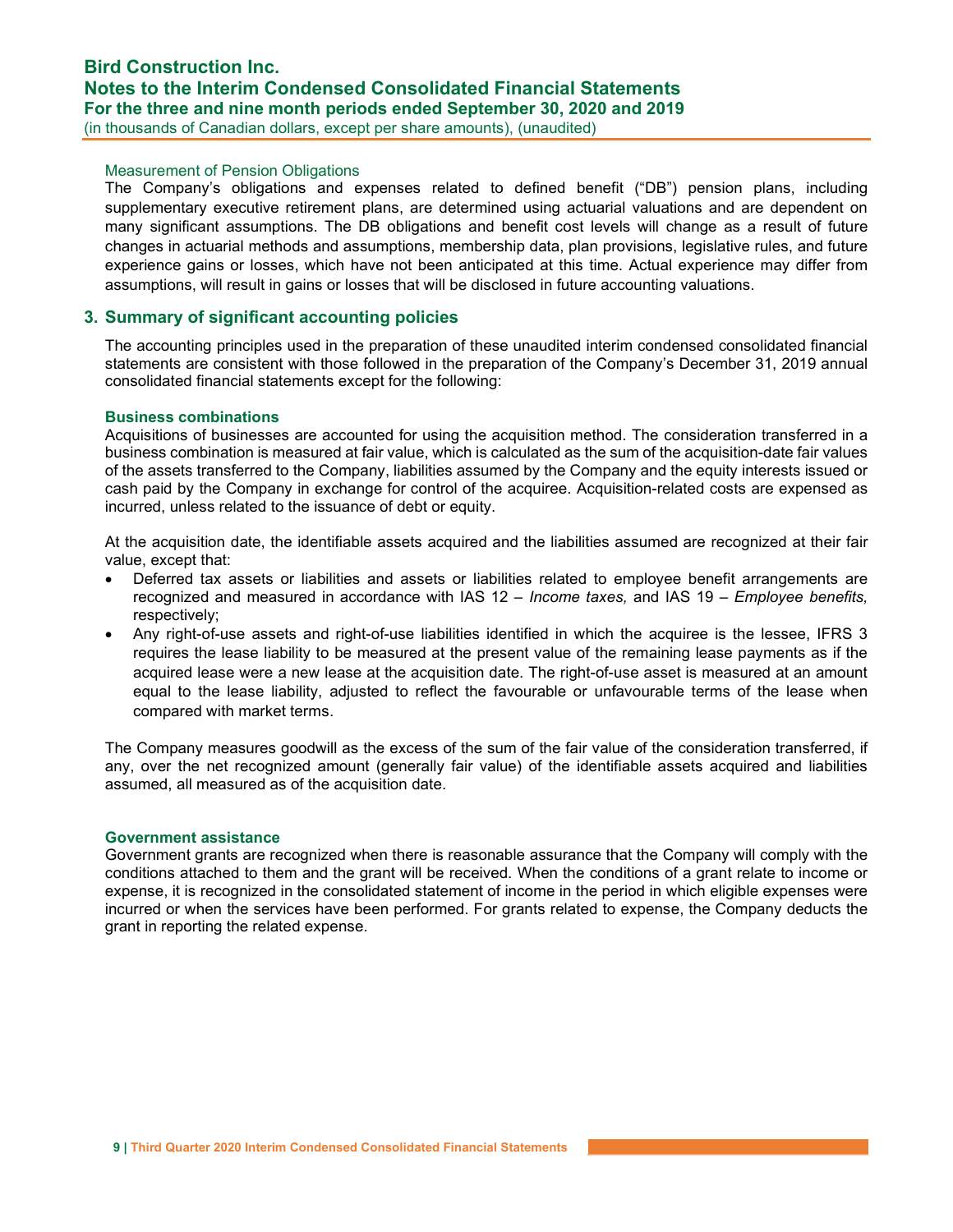### Employee benefits and post-employment benefits

#### Post-employment benefits

The Company has a Registered Retirement Savings Plan ("RRSP"). The Company contributes to the plan based on the amount of employee contributions. The related obligation of RRSPs is measured on an undiscounted basis and are expensed as the related services are provided.

The Company maintains two registered pension plans. Each plan includes a defined contribution ("DC") provision and a non-contributory defined benefit ("DB") provision. The DB provision covers salaried employees for two of its subsidiaries. Annual employer contributions to the DB provision of each plan, which are actuarially determined by an independent actuary, are made on the basis of being not less than the minimum amounts required by provincial pension supervisory authorities. Unlike the DB provision, there is no obligation recorded for the DC provision. The DC contributions made by the Company are measured on an undiscounted basis and are expensed as the related services are provided.

DB pension costs are actuarially determined using the projected unit credit method and management's best estimate of salary escalation and retirement age of employees. The Company's net obligation in respect of DB pension plans is calculated separately for each plan by estimating the amount of future benefits that employees have earned in return for their service in the current and prior periods; that benefit is discounted to determine its present value. Any recognized past service costs and the fair value of plan assets are deducted. The discount rate used to establish the pension obligation was determined by reference to market interest rates on AA-rated corporate bonds with cash flows that approximate the timing and amount of expected benefit payments. When the calculation results in a benefit to the Company, the recognized asset is limited to the total of any unrecognized past service costs and the present value of economic benefits available in the form of any future refunds from the plan or reductions in future contributions to the plan. In order to calculate the present value of economic benefits, consideration is given to any minimum funding requirements that apply to any plan within the Company. An economic benefit is available to the Company if it is realizable during the life of the plan, or on settlement of the plan liabilities.

The pension deficit or surplus is adjusted for any material changes in underlying assumptions. The Company recognizes all actuarial gains and losses arising from the DB plans in other comprehensive earnings in the period in which they occur. When the benefits of a plan are improved, the portion of the increased benefit related to past service by employees is recognized in profit or loss on a straight-line basis over the average service period until the benefits become vested. To the extent that the benefits vest immediately, the expense is recognized immediately in profit or loss.

#### Intangible assets

Intangible assets with finite lives are comprised of computer software, and assets related to the acquisition of a business, including backlog and agency contracts and customer relationships. These intangible assets are measured at cost less accumulated amortization and accumulated impairment losses, if any. Amortization is calculated using the cost of the asset, commences once the asset is available for use and is recognized in profit or loss based on the expected pattern of consumption of the economic benefits of the asset. Amortization methods, useful lives and residual values are reviewed at each financial year end and adjusted where appropriate. Intangible assets with indefinite lives comprising of trade names are not amortized.

The estimated useful lives of each class of intangible assets are as follows:

| <b>Asset</b>                 | <b>Basis</b>                 | <b>Useful Life</b> |
|------------------------------|------------------------------|--------------------|
| Computer software            | Straight line                | 2 to 5 years       |
| Backlog and agency contracts | As related revenue is earned | 1 to 3 years       |
| Customer relationships       | Straight line                | 3 to 7 years       |
| Trade names                  |                              | Indefinite         |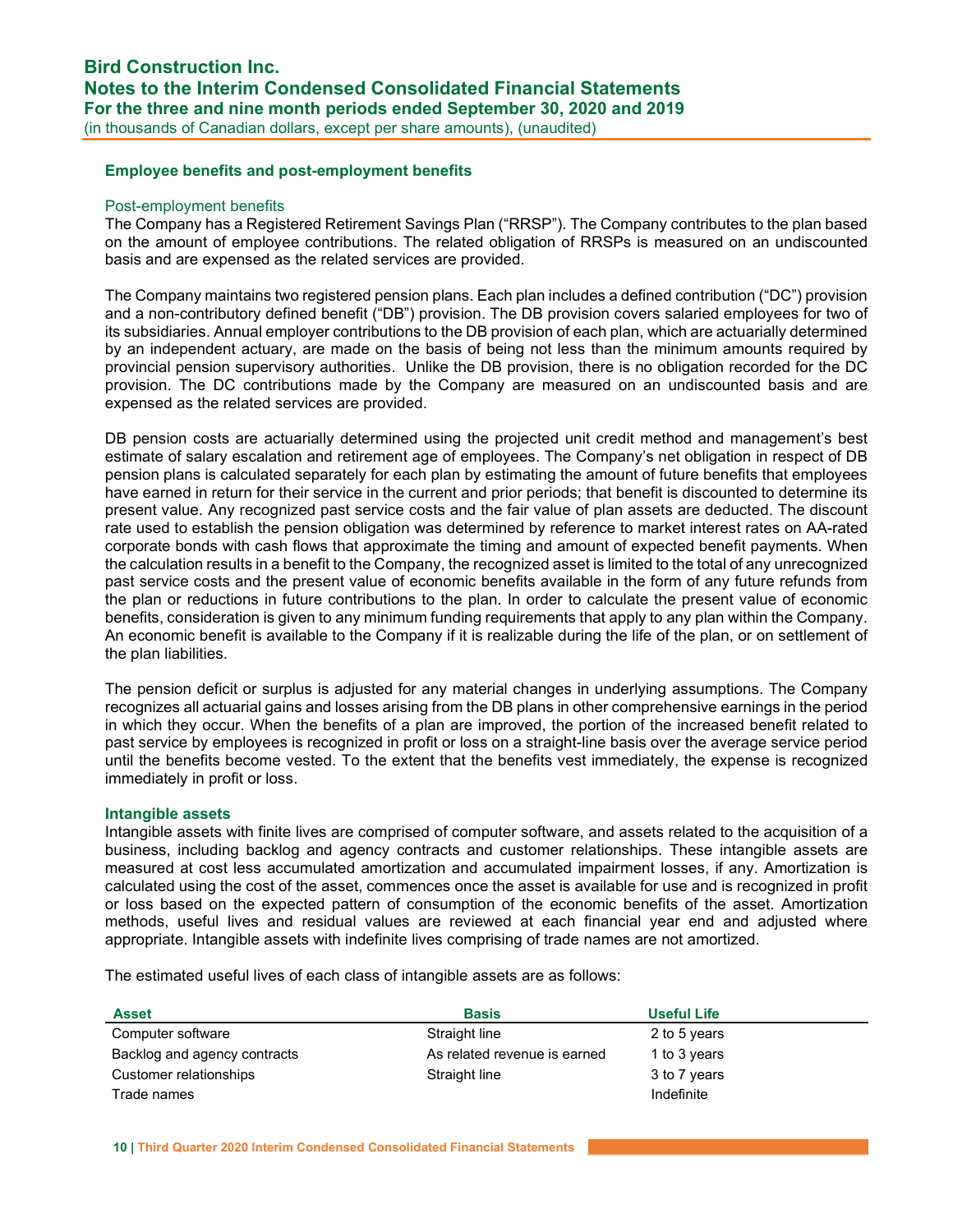### 4. New Accounting Standards, Amendments and Interpretations Adopted

#### Amendments to IFRS 3 – Definition of a Business

The Company adopted the amendments to IFRS 3 on a prospective basis on January 1, 2020. On October 22, 2018, the IASB issued amendments to IFRS 3 Business Combinations that seek to clarify whether a transaction results in an asset or a business acquisition. The amendments apply to businesses acquired in annual reporting periods beginning on or after January 1, 2020. Earlier application is permitted. The definition of a business is narrower which could result in fewer business combinations being recognized. The adoption of the amendments to IFRS 3 did not have an impact on the financial statements.

### 5. Future accounting changes

The following future changes to accounting standards are not effective for the annual period ending December 31, 2020, and has not been applied in preparing these consolidated financial statements.

#### Amendments to IAS 1 – Classification of Liabilities as Current or Non-current

On January 23, 2020, the IASB issued amendments to IAS 1, Presentation of Financial Statements, to clarify the classification of liabilities as current or non-current. For the purposes of non-current classification, the amendments removed the requirement for a right to defer settlement or roll over of a liability for at least twelve months to be unconditional. Instead, such a right must have substance and exist at the end of the reporting period.

The amendments also clarify how a company classifies a liability that includes a counterparty conversion option. The amendments state that: settlement of a liability includes transferring a company's own equity instruments to the counterparty; and when classifying liabilities as current or non-current a company can ignore only those conversion options that are recognized as equity. The amendments are effective for annual periods beginning on or after January 1, 2022. Early adoption is permitted.

#### Amendments to IFRS 16 – COVID-19-Related Rent Concessions

On May 28, 2020, the IASB issued COVID-19-Related Rent Concessions (Amendment to IFRS 16). The amendments are effective for annual periods beginning on or after June 1, 2020. Early adoption is permitted.

The amendments exempt lessees from having to consider individual lease contracts to determine whether rent concessions occurring as a direct consequence of the COVID-19 pandemic are lease modifications and allows lessees to account for such rent concessions as if they were not lease modifications. It applies to COVID-19 related rent concessions that reduce lease payments due on or before June 30, 2021. The Company will adopt the amendments to IFRS 16 on a prospective basis and the amendments are not expected to have a material impact on the financial statements.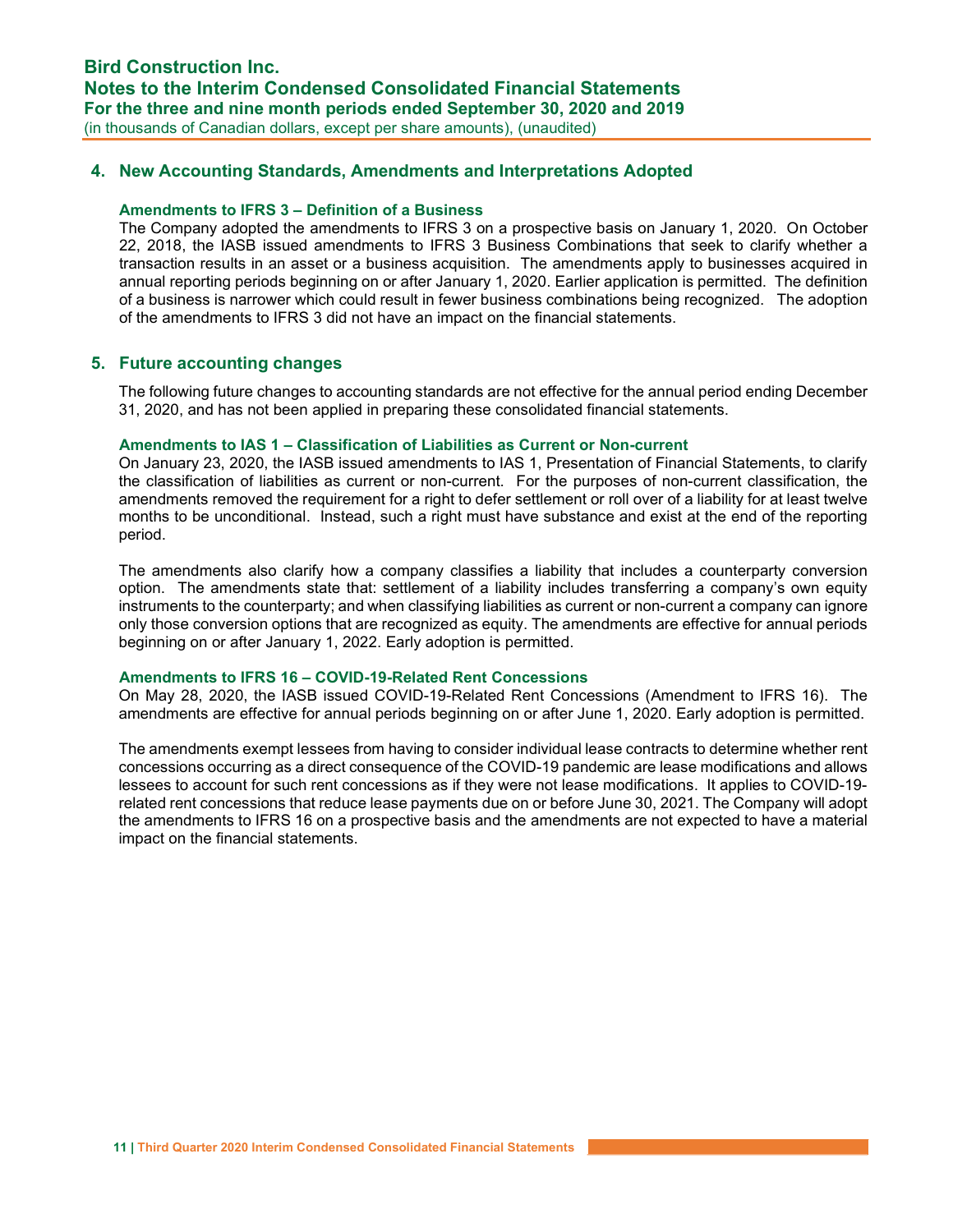### 6. Business combination

On July 29, 2020, the Company entered into an arrangement agreement ("Arrangement Agreement") pursuant to which, among other things, the Company agreed to acquire all of the outstanding common shares of Stuart Olson Inc. ("Stuart Olson") by way of a plan of arrangement under the Business Corporations Act (Alberta) (the "Arrangement").

The principal activities of Stuart Olson and its subsidiaries are to provide general contracting and electrical building systems contracting in the public and private construction markets, as well as general contracting, electrical, mechanical and specialty trades, such as insulation, cladding and asbestos abatement, in the industrial construction and services market. Stuart Olson provides its services to a wide array of clients within Canada. One of the key rationales for the business combination was to further diversify the Company's risk profile by expanding its service offerings and revenue streams. The Company has grown its industrial general contracting business, including industrial maintenance, repair and operations. In the institutional and commercial sectors, the Company has added capability in construction management services, and its newly acquired commercial systems business is one of Canada's largest electrical and data system contractors. The acquisition further enhances the Company's ability to service maintenance, repair and operations.

On September 25, 2020, the Arrangement was completed, pursuant to which the Company acquired all of the issued and outstanding common shares of Stuart Olson in exchange for common shares of the Company and cash consideration, and completed the payout and termination of all indebtedness as detailed below. Under the terms of the Arrangement:

- Stuart Olson's secured creditors received an aggregate cash payment of \$70.0 million in full satisfaction of all obligations, indebtedness and liabilities of Stuart Olson and its affiliates under the bank credit facility, including unpaid interest, fees and expenses;
- Canso Investment Counsel Ltd. ("Canso"), in its capacity as portfolio manager for and on behalf of certain accounts managed by it, acquired an aggregate of 6,329,114 common shares for gross proceeds of approximately \$40.0 million;
- those accounts managed by Canso, in its capacity as portfolio manager, that held the convertible unsecured subordinated debentures due September 20, 2024 ("Debentures"), received 3,560,127 common shares valued at \$21.8 million based on a deemed issue price equal to \$6.32 per share for \$22.5 million of principal value of Debentures in full satisfaction of all indebtedness, accrued interest and obligations of Stuart Olson and its affiliates under the indenture governing the Debentures; and
- Stuart Olson shareholders received an aggregate of 632,835 common shares, based on an exchange ratio of 0.02006051 common shares for each Stuart Olson common share. Those Stuart Olson shareholders entitled to receive less than one common share for all Stuart Olson shares received a cash payment determined by reference to the volume weighted average trading price of the Company's common shares on the Toronto Stock Exchange for the five trading days immediately preceding the Effective Date.

In connection with this acquisition, the Company incurred acquisition related costs of approximately \$5,111 comprised mainly of consulting and other professional fees. These costs have been included in general and administrative expenses in the consolidated statement of income. Transaction costs of \$124 directly attributable to the issue of common shares are recognized as a deduction from shareholders' capital.

 The Arrangement has been accounted for as a business combination using the acquisition method of accounting whereby the assets acquired, and liabilities assumed are recognized at their fair value, except for deferred tax assets or liabilities and assets or liabilities related to employee benefit arrangements and any right-of-use assets and right-of-use liabilities identified in which the acquiree is the lessee. The fair value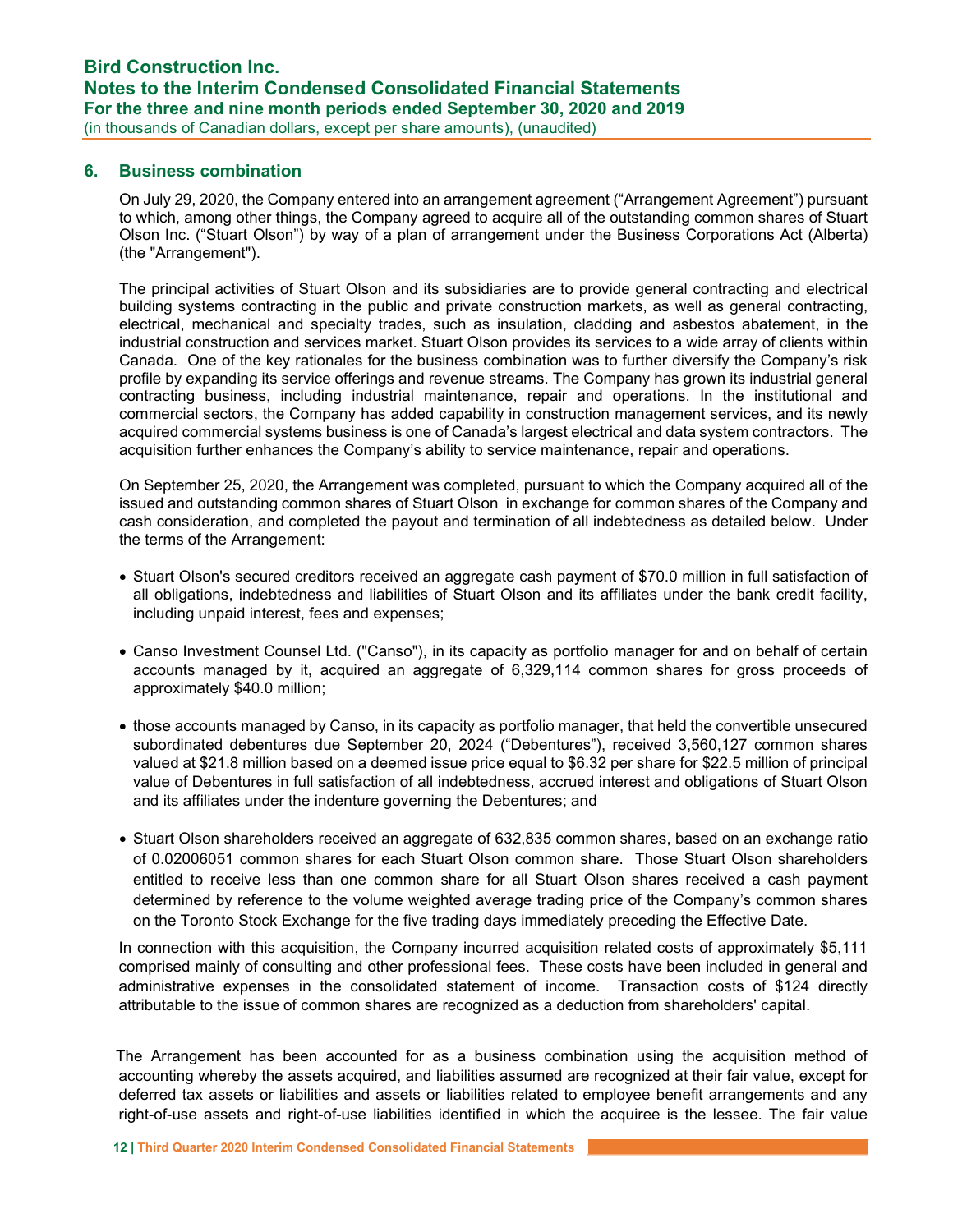### Bird Construction Inc. Notes to the Interim Condensed Consolidated Financial Statements For the three and nine month periods ended September 30, 2020 and 2019 (in thousands of Canadian dollars, except per share amounts), (unaudited)

assigned to the net assets acquired is preliminary and based on estimates and assumptions using information available at the time of preparation of these interim condensed consolidated financial statements. The purchase price allocation may be adjusted in the future because certain fair values have not yet been finalized. Working capital adjustments, receipt of appraisals for the fair values of acquired intangible assets and property, plant and equipment, as well as the finalization of management's assessment of deferred taxes are not finalized.

| Number of common shares issued to Stuart Olson shareholders    |    | 632,835    |
|----------------------------------------------------------------|----|------------|
| Number of common shares issued on settlement of Debentures     |    | 3,560,127  |
| Total common shares issued as consideration                    |    | 4,192,962  |
| Common share price at close on September 25, 2020              | \$ | 6.12       |
| Equity consideration                                           | \$ | 25,661     |
| Cash consideration                                             |    | 70,000     |
| <b>Total Consideration</b>                                     | S  | 95,661     |
| Fair value of assets and liabilities of Stuart Olson acquired: |    |            |
| Assets acquired                                                |    |            |
| Cash and cash equivalents                                      | \$ | 10,040     |
| Accounts receivable                                            |    | 264,726    |
| Contract assets                                                |    | 32,543     |
| Income taxes recoverable                                       |    | 496        |
| Lease receivables                                              |    | 7,506      |
| Other assets                                                   |    | 3,644      |
| Property and equipment                                         |    | 15,251     |
| Right-of-use assets                                            |    | 28,874     |
| Intangible assets                                              |    | 28,430     |
| Net deferred tax assets                                        |    | 10,078     |
| Liabilities assumed                                            |    |            |
| Accounts payable                                               |    | (192, 145) |
| <b>Contract liabilities</b>                                    |    | (51, 838)  |
| Income taxes payable                                           |    | (9,719)    |
| Provisions                                                     |    | (8, 553)   |
| <b>Pension liabilities</b>                                     |    | (5,023)    |
| Loans and borrowings                                           |    | (667)      |
| Right-of-use liabilities                                       |    | (46, 887)  |
| Other liabilities                                              |    | (1, 819)   |
| Net identifiable assets acquired                               | S  | 84,937     |
| Goodwill                                                       |    | 10,724     |
| <b>Net assets acquired</b>                                     |    | 95,661     |

#### Goodwill and intangible assets

Goodwill of \$10,724 recognized as part of the acquisition is attributed to expected revenue growth, future market development, the assembled workforce and the synergies achieved from the integration of Stuart Olson into the Company's business. These benefits are not recognized separately from goodwill, as the future economic benefits arising from them cannot be reliably measured. None of the goodwill recognized is expected to be deductible for tax purposes. Identifiable intangible assets acquired of \$28,430 includes computer software, backlog and agency contracts, customer relationships and trade names.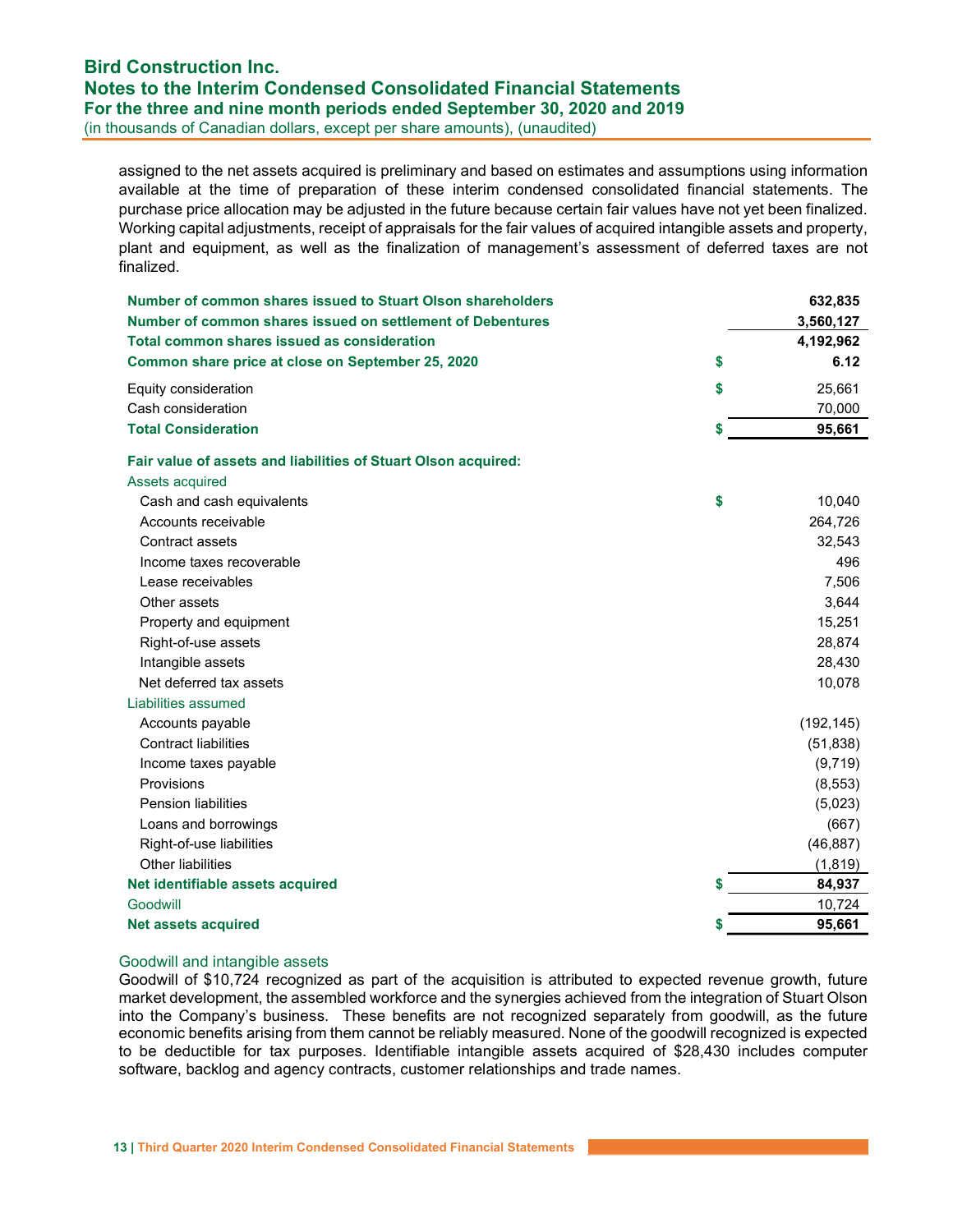The fair value of the trade receivables acquired amounts to \$264,726. The gross amount of trade receivables was \$283,527, of which \$18,801 was expected to be uncollectible at acquisition date. From the date of acquisition, Stuart Olson has contributed \$14,003 of revenue and a nominal amount of net income.

### 7. Revenue

### Disaggregation of revenue

The Company disaggregates revenue from contracts with customers by contract type, as this best depicts how the nature, amount, timing and uncertainty of revenue and cash flows are affected by economic factors.

|                                                                       |         | <b>Three months ended</b><br>September 30, | Nine months ended<br>September, 30 |    |         |  |  |
|-----------------------------------------------------------------------|---------|--------------------------------------------|------------------------------------|----|---------|--|--|
|                                                                       | 2020    | 2019                                       | 2020                               |    | 2019    |  |  |
| Public Private Partnerships ("PPP")                                   | 5.960   | 28.983                                     | 27.335                             |    | 78.481  |  |  |
| Alternative finance projects and complex design-build                 | 15.182  | 44.006                                     | 79.731                             |    | 132.483 |  |  |
| Stipulated sum, unit price and standard specification<br>design-build | 241.137 | 216.098                                    | 607.106                            |    | 536.308 |  |  |
| Construction management, cost plus and IPD                            | 82,781  | 89.504                                     | 235.300                            |    | 208.524 |  |  |
|                                                                       | 345.060 | 378,591                                    | 949.472                            | S. | 955,796 |  |  |

### Remaining performance obligations

The total value of all contracts awarded to the Company, less the total value of work completed on these contracts as of the reporting date is referred to as remaining performance obligations. This includes all contracts that have been awarded to the Company whether the work has commenced or will commence in the normal course.

As at September 30, 2020 the aggregate amount of the transaction price allocated to total remaining performance obligations from construction contracts was \$2,589,698. The value of remaining performance obligations does not include amounts for variable consideration that are constrained, agency relationship construction management projects, and estimated future work orders to be performed as part of master services agreements.

The Company expects to recognize approximately 61% of the remaining performance obligations over the next 12 months with the remaining balance being recognized beyond 12 months. This expectation is based on management's best estimate but contains uncertainty as it is subject to factors outside of management's control.

#### Summary of contract balances

The following table provides information about receivables, contract assets and contract liabilities from contracts with customers:

|                                                         | <b>September 30, 2020</b> |      | December 31, 2019 |
|---------------------------------------------------------|---------------------------|------|-------------------|
| Progress billings and holdbacks receivable (note 9)     | 597.893                   | - \$ | 406,682           |
| Contract assets                                         | 52,716                    |      | 31.018            |
| Contract assets – alternative finance projects (note 8) | 140.093                   |      | 75.180            |
| Contract liabilities                                    | (143,886)                 |      | (112,126)         |
|                                                         | 646,816                   |      | 400.754           |

#### Progress billings and holdbacks receivable

The Company issues invoices in accordance with the billing schedule or contract terms. These invoices trigger recognition of accounts receivable.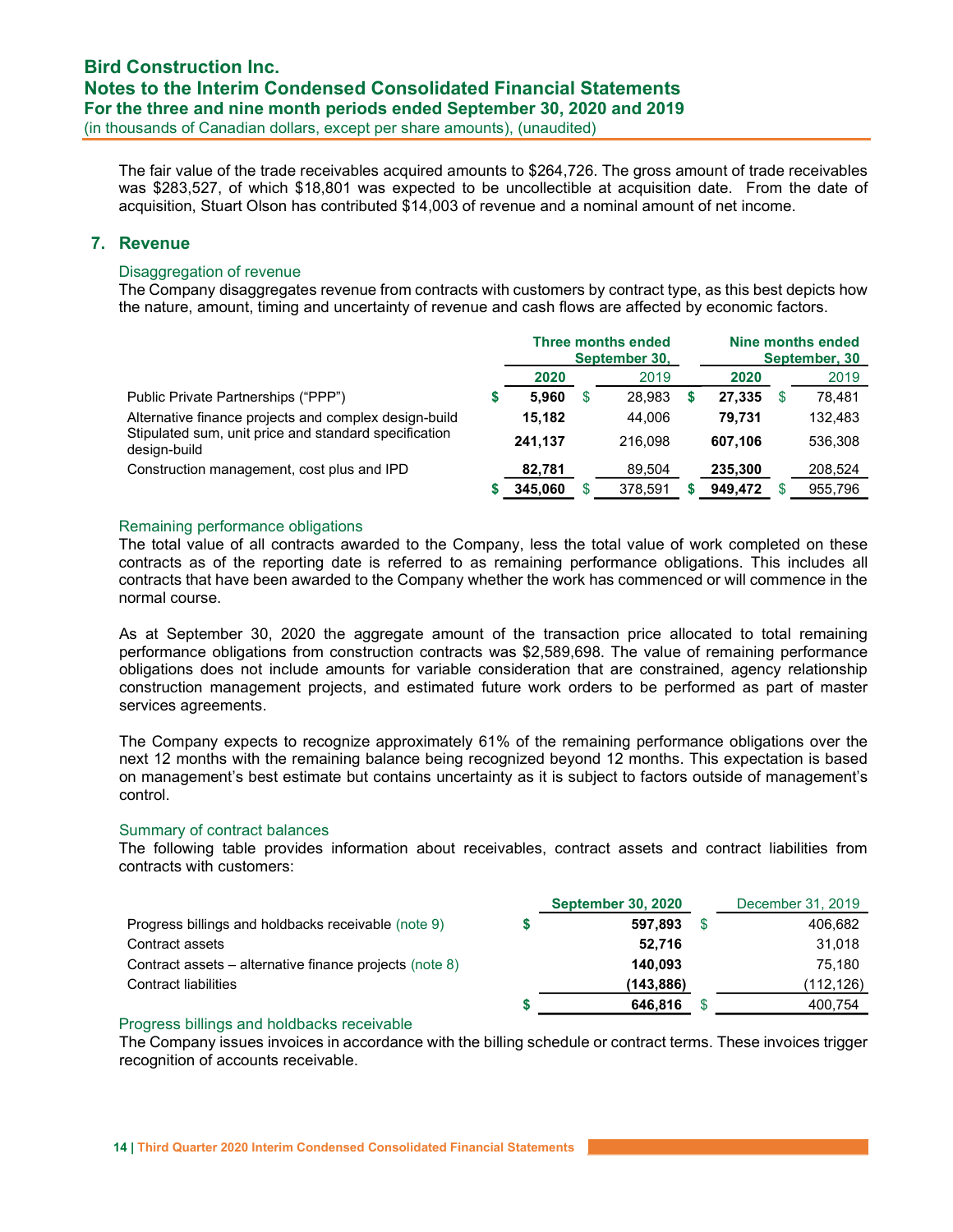### Contract assets including alternative finance projects

The Company receives payments from customers based on a billing schedule, as established in the contracts. A contract asset relates to the conditional right to consideration for completed performance under the contract. Accounts receivable are recognized when the right to consideration becomes unconditional. Contract assets related to construction contracts are typically invoiced within a year, while alternative finance projects follow a contractually agreed billing schedule and contract assets are recognized in accounts receivable upon substantial performance.

#### Contract liabilities

Contract liabilities relate to payments received in advance of performance under the contract. Contract liabilities are recognized as revenue as (or when) the Company performs under the contract. Typically, contract liabilities are recognized within a year as performance is achieved per contractual terms.

### 8. Alternative finance projects

The following table provides details of contract assets – alternative finance projects as at September 30, 2020:

| <b>OPP Modernization Phase 2</b>                 | <b>September 30, 2020</b> |
|--------------------------------------------------|---------------------------|
| Balance, beginning of period                     | 75.180                    |
| Change in contract asset relating to the project | 64.913                    |
| Balance, end of period                           | 140,093                   |

The following table provides details of the changes in the Company's non-recourse project financing during the period:

|                                            | <b>Non-Recourse Project Financing</b> |  |                             |  |                              |  |              |  |  |
|--------------------------------------------|---------------------------------------|--|-----------------------------|--|------------------------------|--|--------------|--|--|
|                                            | Loan<br>facility                      |  | <b>Transaction</b><br>costs |  | <b>Interest</b><br>rate swap |  | <b>Total</b> |  |  |
| Balance, December 31, 2019                 | 85.067                                |  | $(369)$ \$                  |  | 676                          |  | 85,374       |  |  |
| <b>Proceeds</b>                            | 44,891                                |  |                             |  |                              |  | 44,891       |  |  |
| Repayment of debt                          |                                       |  |                             |  |                              |  |              |  |  |
| Transaction costs net of amortization      |                                       |  | 369                         |  |                              |  | 369          |  |  |
| Change in fair value of interest rate swap |                                       |  |                             |  | (282)                        |  | (282)        |  |  |
| Balance, September 30, 2020                | 129,958                               |  | $\overline{\phantom{0}}$    |  | 394                          |  | 130,352      |  |  |

### OPP Modernization Phase 2

#### i. Background information

During 2018, the Company was awarded a fixed-price design-build-finance contract to construct the Ontario Provincial Police ("OPP") Modernization Phase 2 project.

#### ii. Restricted cash

The terms of the debt financing agreement require that scheduled loan advances be deposited into a bank account, that cannot be accessed directly by the Company. Upon recommendation by the lender's technical advisor, cash is released monthly based on the progress of the work (note 24).

#### iii. Contract assets

Contract assets will increase throughout the project until payment is made to the Company following substantial completion.

#### iv. Loan payable

The Company has arranged a \$138,475 loan facility related to the project. The loan is repayable in full, upon substantial completion of the project, from the proceeds of the contract payment. The scheduled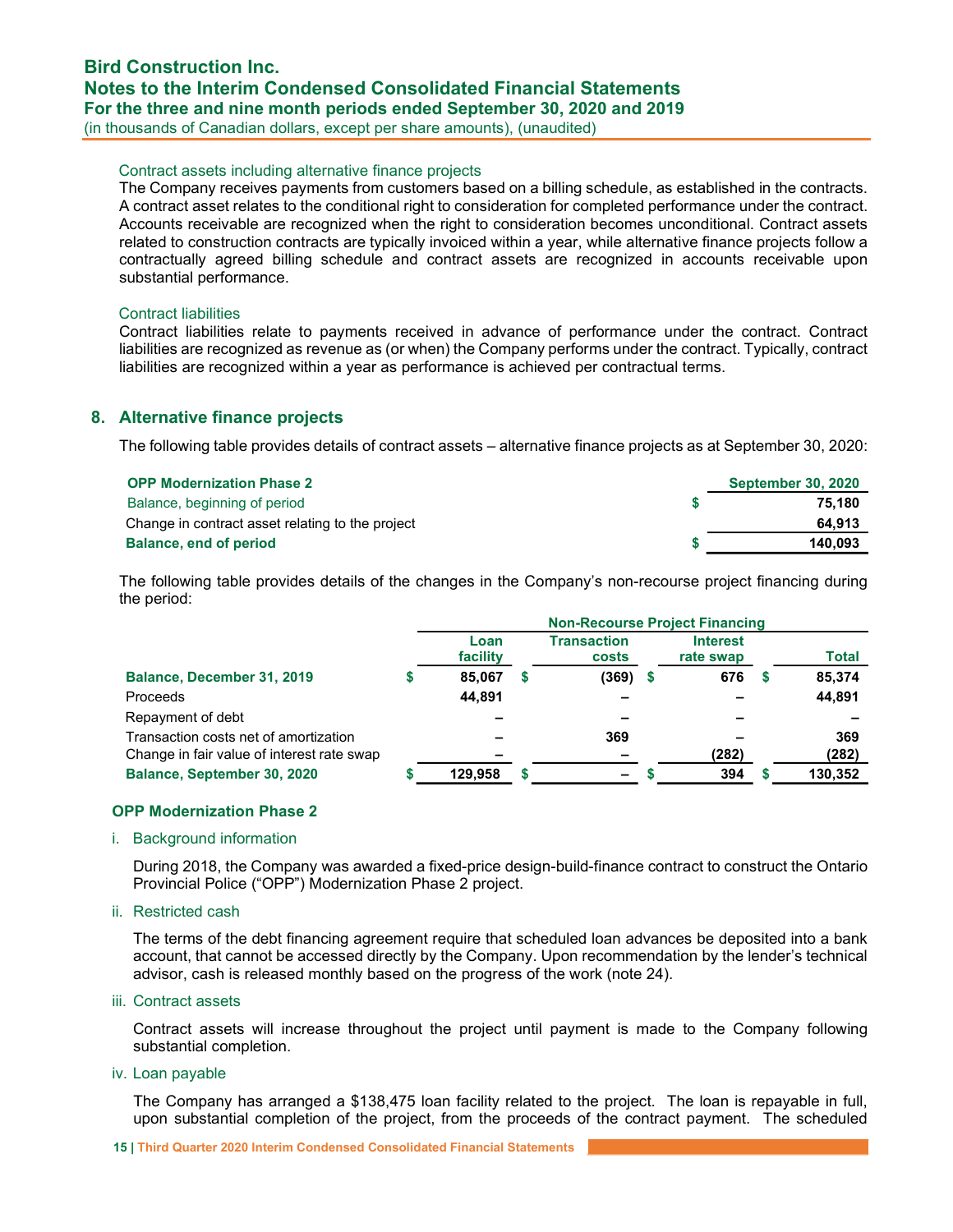## Bird Construction Inc. Notes to the Interim Condensed Consolidated Financial Statements For the three and nine month periods ended September 30, 2020 and 2019

(in thousands of Canadian dollars, except per share amounts), (unaudited)

substantial completion date is in the fourth quarter of 2020. In the event of a default in payment for the construction work upon substantial completion, including interim interest costs, the lender has recourse only against assets related to this project, which have been segregated in a wholly-owned subsidiary of the Company.

Interest is paid monthly in arrears. Borrowings under the facility bear interest at a rate per annum equal to the bankers' acceptance rate plus a spread. As part of the loan facility, the Company entered into an interest rate swap agreement that effectively fixes the interest rate at 3.29%. The notional amounts of the interest rate swap agreement match the estimated draws under the loan facility. The interest rate swap agreement is not designated as a hedge, and changes in the fair market value are recorded in the consolidated statement of income. Interest expense on the loan during the nine month period ended September 30, 2020 of \$3,162 (September 30, 2019 – \$1,109) is included in finance costs.

### 9. Accounts receivable

|                                                       | <b>September 30, 2020</b> | December 31, 2019 |
|-------------------------------------------------------|---------------------------|-------------------|
| Progress billings on construction contracts           | 427.585                   | 271.931           |
| Holdbacks receivable (due within one operating cycle) | 170.308                   | 134.751           |
| Other                                                 | 19.142                    | 6.967             |
|                                                       | 617.035                   | 413.649           |

Accounts receivable are reported net of an allowance for doubtful accounts of \$1,973 as at September 30, 2020 (December 31, 2019 - \$1,538). Holdbacks receivable represent amounts billed on construction contracts which are not due until the contract work is substantially complete and the applicable lien period has expired.

Included in other accounts receivable are government assistance receivables of \$13,239 at September 30, 2020 (December 31, 2019 - \$nil) related the Canada Emergency Wage Subsidy. See note 27.

### 10. Other assets

|                                             | <b>September 30, 2020</b> | December 31, 2019 |
|---------------------------------------------|---------------------------|-------------------|
| Subcontractor / Supplier insurance deposits | 4,866                     | \$<br>4,511       |
| Notes receivable                            | 1,213                     | 8,069             |
| Lease receivables (note 6)                  | 7,506                     |                   |
| Other assets                                | 13.585                    | 12,580            |
| Less:                                       |                           |                   |
| <b>Current portion</b>                      | 1,436                     | 5,972             |
| <b>Non-current portion</b>                  | 12,149                    | 6,608             |

Subcontractor/Supplier insurance deposits relate to the Company's insurance policies which provide Bird with comprehensive coverage, subject to a deductible, in respect of subcontractor or supplier default on certain projects where the subcontractor or supplier is enrolled in the program.

The Company has promissory notes outstanding from an equity accounted joint arrangement. One promissory note is available to the borrower for working capital purposes and is due on September 8, 2022. The second promissory note is available to the borrower for a specific project and is due upon completion of the project.

The Company subleases certain facilities, acquired in the business combination (see note 6), and following is a detailed maturity analysis of the undiscounted finance lease payments receivable as at September 30, 2020:

|                           |                    | <b>Not later</b> | Later than 1            | Later than 3             | Later  |
|---------------------------|--------------------|------------------|-------------------------|--------------------------|--------|
| Carrying                  | <b>Contractual</b> | than 1           | vear and<br>less than 3 | vears and<br>less than 5 | than 5 |
| amount                    | cash flows         | vear             | vears                   | vears                    | vears  |
| .506<br>Lease receivables | 8.173              | 1.524            | 2.711                   | 2.419                    | 1.519  |

16 | Third Quarter 2020 Interim Condensed Consolidated Financial Statements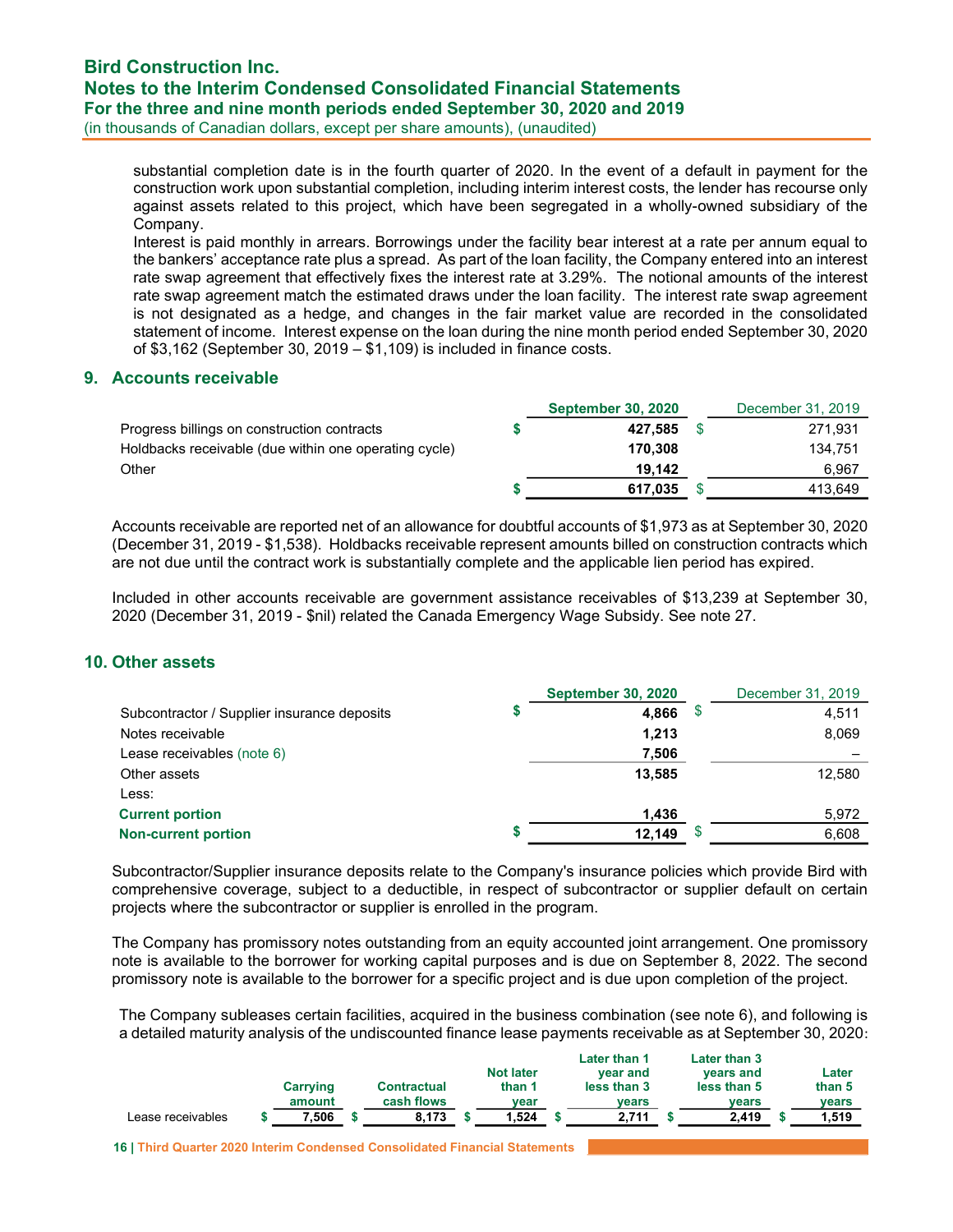### 11. Projects and entities accounted for using the equity method

The Company performs some construction and concession related projects through joint ventures and associates which are accounted for using the equity method. The Company's joint ventures and associates are private entities and there is no quoted market value available for their shares.

The movement in the investment in projects and entities accounted for using the equity method is as follows:

| Investments in equity accounted entities                  |    | <b>September 30, 2020</b> |
|-----------------------------------------------------------|----|---------------------------|
| Balance – beginning of period                             | \$ | 10,185                    |
| Share of net income for the period                        |    | 4,877                     |
| Share of other comprehensive income (loss) for the period |    | (38)                      |
| Investments in equity accounted entities                  |    | 4,786                     |
|                                                           |    | 19,810                    |
| Capital distributions received                            |    | (3,645)                   |
| Balance – end of period                                   |    | 16,165                    |
| <b>Investments held for sale</b>                          |    | <b>September 30, 2020</b> |
| Balance, beginning of period                              | \$ | 6.978                     |
| Capital distributions received                            |    | (225)                     |
| Sale of investment                                        |    | (6, 753)                  |
| Balance, end of period                                    | 5  |                           |

|                                                |       | Three months ended<br>September 30, |       | Nine months ended<br>September, 30 |       |  |  |
|------------------------------------------------|-------|-------------------------------------|-------|------------------------------------|-------|--|--|
|                                                | 2020  | 2019                                | 2020  |                                    |       |  |  |
| Share of net income for the period             | 1.435 | 278                                 | 4.877 |                                    | 1,954 |  |  |
| Gain on sale of investment in equity accounted | 2,700 |                                     | 3.104 |                                    |       |  |  |
| Income from equity accounted investments       | 4.135 | 278                                 | 7.981 |                                    | 1.954 |  |  |

The Company recognizes the income and losses related to its investments in associates and joint ventures, as the Company has an obligation to fund its proportionate share of the net liabilities of these entities.

The carrying amount of investments in equity accounted entities may not always equal the Company's share of the net assets or net liabilities of these joint ventures and associates due to fair value adjustments including goodwill and the timing of capital contributions or distributions in accordance with contract terms.

#### Investments in equity accounted entities classified as held for sale

During the nine month period ended September 30, 2020, the Company disposed of investments in three entities accounted for using the equity method for proceeds of \$11,034 and received distributions of \$225. The Company recognized net gains on the transactions of \$3,104 which is included in income from equity accounted entities on the consolidated statement of income. These investments were previously classified as investments held for sale on the consolidated statement of financial position.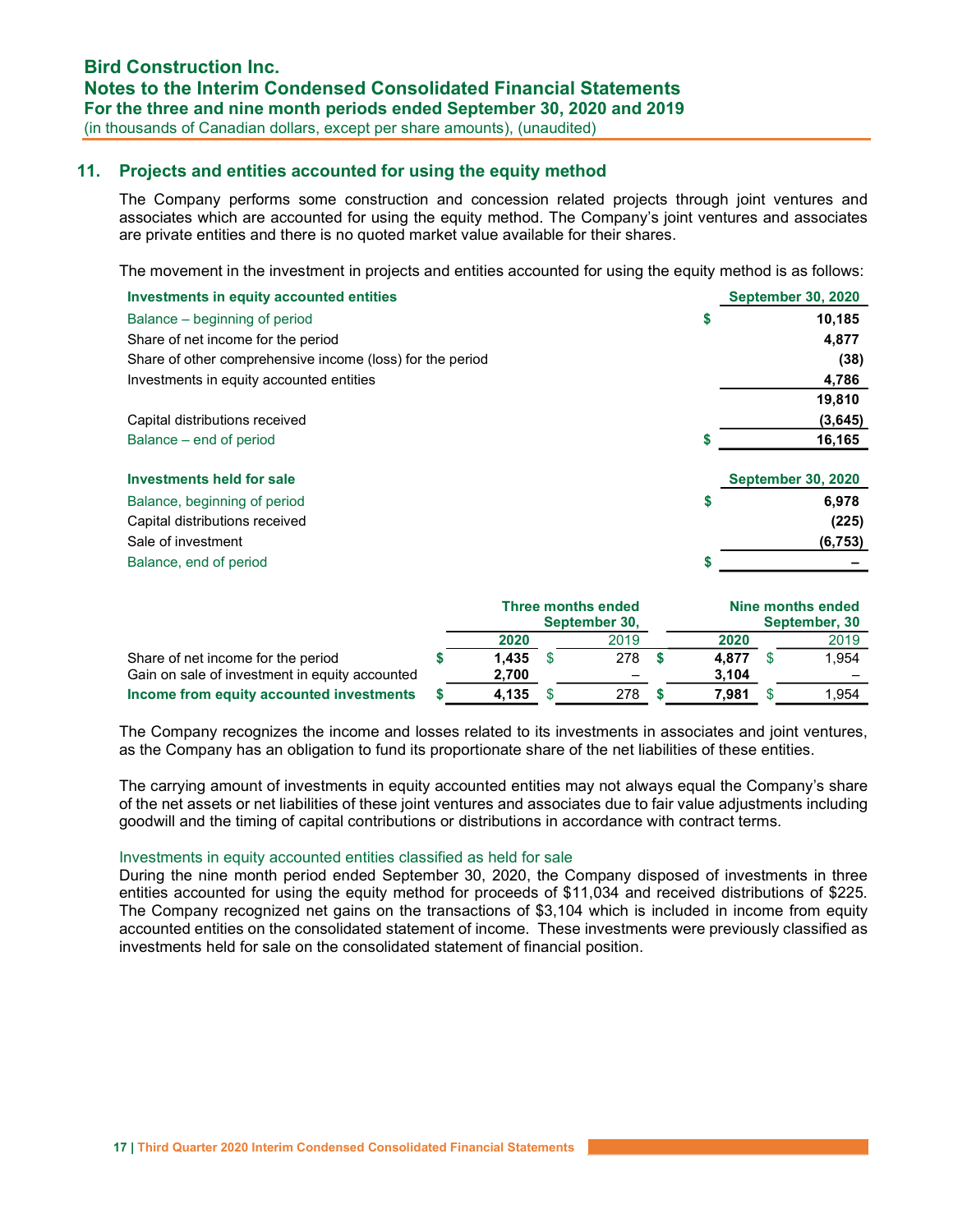### 12. Property and equipment

|                                                                                                |    |                     |                       |    |                                        |    | <b>September 30, 2020</b>              |    |                                             |   |                                        |
|------------------------------------------------------------------------------------------------|----|---------------------|-----------------------|----|----------------------------------------|----|----------------------------------------|----|---------------------------------------------|---|----------------------------------------|
| Cost                                                                                           |    | Land                | <b>Buildings</b>      |    | <b>Building</b><br><b>improvements</b> |    | Equipment,<br>trucks and<br>automotive |    | <b>Furniture</b><br>and office<br>equipment |   | Total                                  |
| Balance, December 31, 2019<br>Assets acquired (note 6)<br>Additions<br>Disposals               | \$ | 2,130<br>436<br>(9) | \$<br>12,129<br>52    | S  | 8,932<br>6,635<br>702                  | \$ | 92.114<br>8.008<br>6,797<br>(8, 296)   | S. | 2,752<br>172<br>234                         | s | 118.057<br>15,251<br>7,785<br>(8, 305) |
| Balance, September 30, 2020                                                                    |    | 2,557               | 12,181                |    | 16,269                                 |    | 98,623                                 |    | 3,158                                       |   | 132,788                                |
| Accumulated depreciation                                                                       |    |                     |                       |    |                                        |    |                                        |    |                                             |   |                                        |
| Balance, December 31, 2019<br>Disposals<br>Depreciation expense<br>Balance, September 30, 2020 |    |                     | 6,192<br>401<br>6,593 |    | 4,478<br>609<br>5,087                  |    | 59,415<br>(4, 430)<br>4,665<br>59,650  |    | 1,956<br>142<br>2,098                       |   | 72,041<br>(4, 430)<br>5,817<br>73,428  |
| Net book value                                                                                 | S  | 2,557               | \$<br>5,588           | \$ | 11,182                                 | S  | 38,973                                 | S  | 1,060                                       |   | 59,360                                 |

### Right-of-use assets

The Company leases several assets including land and buildings, vehicles and furniture and equipment presented below:

|                                                                                                                                |    |          |    |                                   |   | <b>September 30, 2020</b>                     |   |                                             |   |                                                 |
|--------------------------------------------------------------------------------------------------------------------------------|----|----------|----|-----------------------------------|---|-----------------------------------------------|---|---------------------------------------------|---|-------------------------------------------------|
|                                                                                                                                |    | Land     |    | <b>Buildings</b>                  |   | Equipment,<br>trucks and<br>automotive        |   | <b>Furniture</b><br>and office<br>equipment |   | <b>Total</b>                                    |
| Cost<br>Balance, December 31, 2019<br>Assets acquired (note 6)<br>Additions<br><b>Disposals</b><br>Balance, September 30, 2020 | \$ | 53<br>53 | S. | 17,511<br>16.361<br>374<br>34,246 | S | 26.125<br>10.898<br>995<br>(2, 488)<br>35,530 | S | 136<br>1,615<br>43<br>1,794                 | S | 43,825<br>28,874<br>1,412<br>(2, 488)<br>71,623 |
| Accumulated depreciation<br>Balance, December 31, 2019<br>Disposals<br>Depreciation expense<br>Balance, September 30, 2020     |    |          |    | 2,572<br>2,055<br>4,627           |   | 6,759<br>(681)<br>3,115<br>9,193              |   | 34<br>35<br>69                              |   | 9,365<br>(681)<br>5,205<br>13,889               |
| Net book value                                                                                                                 | S  | 53       | s  | 29,619                            |   | 26,337                                        | S | 1,725                                       | S | 57,734                                          |

The statement of cash flows for the period ended September 30, 2020 excludes additions of ROU assets totalling \$1,412 (September 30, 2019 - \$9,196) acquired through finance leases.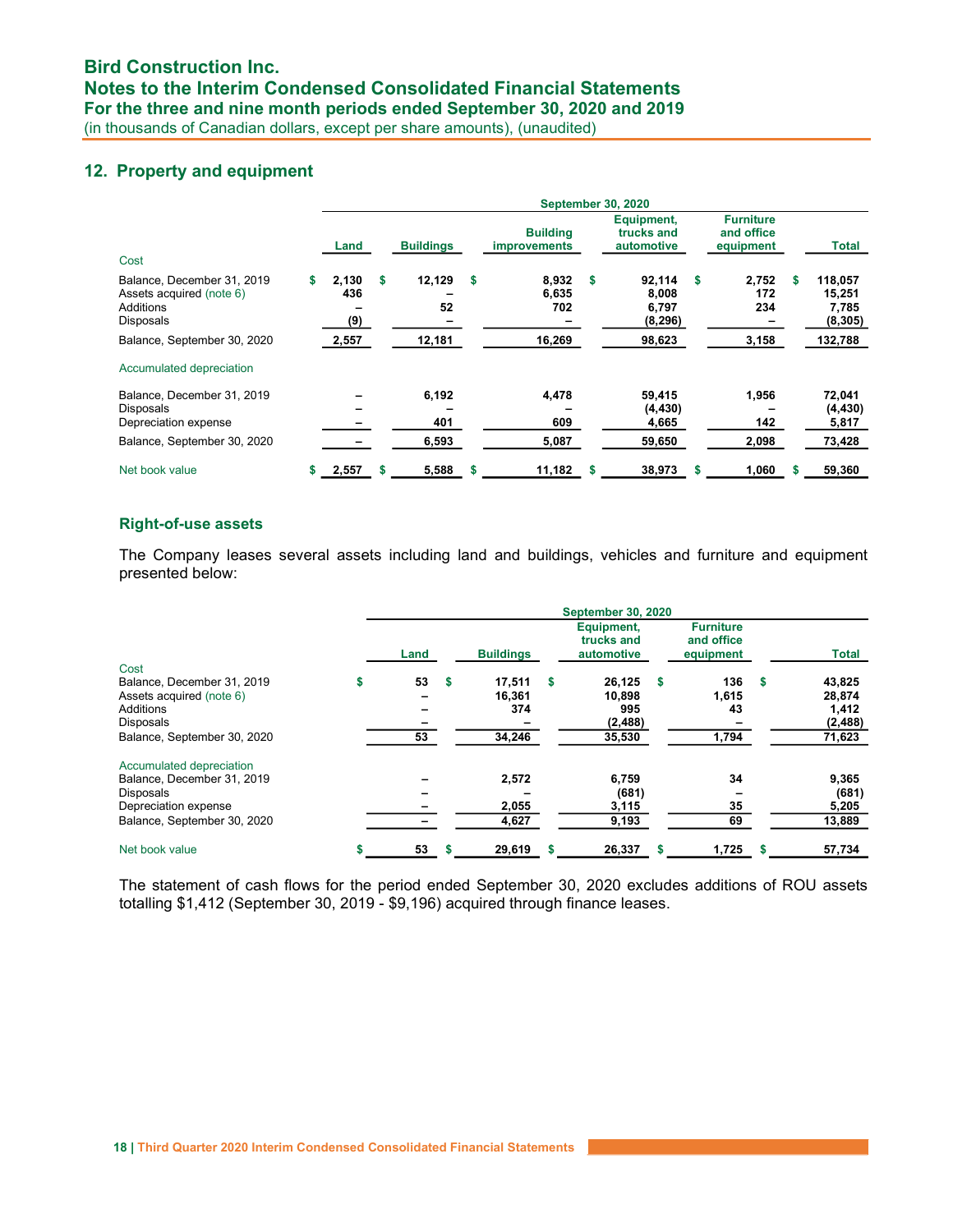### 13. Intangible assets and goodwill

|                                                                          |    | <b>Trade</b><br>names             |   | <b>Backlog</b><br>and<br><b>Agency</b><br><b>Contracts</b> |   | <b>Customer</b><br><b>Relationships</b> |   | <b>Computer</b><br><b>Software</b> | Total                    |   | <b>Goodwill</b>  |
|--------------------------------------------------------------------------|----|-----------------------------------|---|------------------------------------------------------------|---|-----------------------------------------|---|------------------------------------|--------------------------|---|------------------|
| Cost                                                                     |    |                                   |   |                                                            |   |                                         |   |                                    |                          |   |                  |
| Balance, December 31, 2019<br>Business combination (note 6)<br>Additions | \$ | $\overline{\phantom{0}}$<br>7,000 | s | Ξ.<br>1,000                                                | S | 17,000                                  |   | 8.542<br>3.430<br>1,406            | 8.542<br>28.430<br>1,406 | s | 30.540<br>10,724 |
| Balance, September 30, 2020                                              |    |                                   |   |                                                            |   |                                         |   | 13,378                             | 38,378                   |   | 41,264           |
| Accumulated amortization                                                 |    |                                   |   |                                                            |   |                                         |   |                                    |                          |   |                  |
| Balance, December 31, 2019<br>Amortization expense                       |    |                                   |   |                                                            |   |                                         |   | 6,058<br>721                       | 6,058<br>721             |   | 14,151           |
| Balance, September 30, 2020                                              |    |                                   |   |                                                            |   |                                         |   | 6,779                              | 6,779                    |   | 14,151           |
| Net book value                                                           | s. | 7,000                             | S | 1.000                                                      | S | 17.000                                  | S | 6,599                              | 31,599                   |   | 27,113           |

### 14. Loans and borrowings, credit facilities and right-of-use liabilities

### Loans and Borrowings and Credit facilities

|                                        | <b>Maturity</b> | Interest rate            |    | <b>September 30, 2020</b> |     | December 31, 2019 |
|----------------------------------------|-----------------|--------------------------|----|---------------------------|-----|-------------------|
| Committed revolving credit facility    | Dec 31, 2022    | Variable                 | S  | 25.000                    | S   | 15,000            |
| Committed revolving term loan facility | Sept 24, 2028   | Variable<br>Fixed 2.40%- |    | 35,000                    |     | 10,000            |
| Equipment financing                    | $2020 - 2024$   | 3.73%                    |    | 12.550                    |     | 15,621            |
| Note payable                           |                 |                          |    | 667                       |     |                   |
|                                        |                 |                          |    | 73.217                    | £.  | 40,621            |
| <b>Current portion</b>                 |                 |                          | s. | 8,037                     | \$. | 5,883             |
| <b>Non-current portion</b>             |                 |                          | S  | 65,180                    | \$  | 34,738            |

### Committed revolving operating credit facility

During the third quarter, the Company increased the committed revolving credit facility from \$85,000 to \$100,000. The increase is temporary and expires November 25, 2020 or when a new syndicated credit agreement is established. The \$85,000 revolving credit facility matures December 31, 2022. As part of the agreement, the Company provides a general secured interest in the assets of the Company. At September 30, 2020, the Company has \$26,035 letters of credit outstanding on the facility (December 31, 2019 – \$28,504) and has drawn \$25,000 on the facility (December 31, 2019 - \$15,000). The full amount is recorded as noncurrent, as the facility is due and payable December 31, 2022. Borrowings under the facility bear interest at a rate per annum equal to the Canadian prime rate plus a spread. A commitment fee that varies depending on certain consolidated financial ratios is due on the unutilized portion of the facility. The Company is in compliance with the working capital, minimum equity and debt-to-equity covenants of this facility.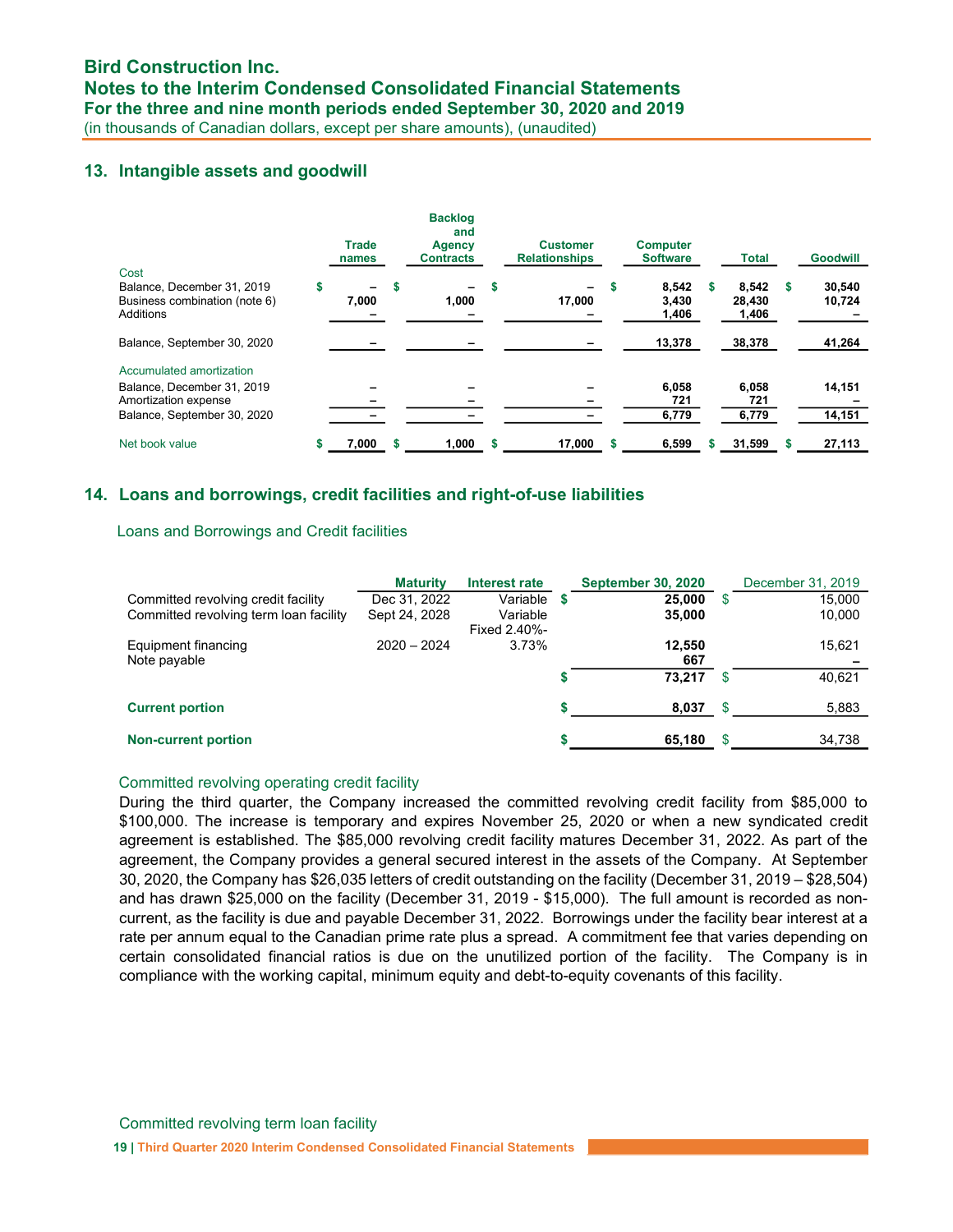## Bird Construction Inc. Notes to the Interim Condensed Consolidated Financial Statements For the three and nine month periods ended September 30, 2020 and 2019

(in thousands of Canadian dollars, except per share amounts), (unaudited)

The Company has a committed revolving term loan facility totalling \$35,000 for the purpose of financing acquisitions and for working capital advances in support of major projects. As of September 30, 2020, the Company has drawn \$35,000 (December 31, 2019 - \$10,000) on the facility, to finance the acquisition of Stuart Olson. The loan has scheduled repayments due quarterly until the maturity date of September 24, 2028. Borrowings under the facility bear interest at a rate per annum equal to the Canadian prime rate plus a spread. A commitment fee that varies depending on certain consolidated financial ratios is due on the unutilized portion of the facility. The Company is in compliance with the working capital, minimum equity and debt-to-equity covenants of this facility.

### Equipment financing

The Company and its subsidiaries have committed term credit facilities of up to \$35,000 to be used to finance equipment purchases. Borrowings under the facilities are secured by a first charge against the equipment financed using the facilities. Interest on the facilities is charged at a fixed rate based on the Bank of Canada bond rate plus a spread. Interest is paid monthly in arrears.

The Company and its subsidiaries obtained multiple, fixed interest rate, term loans which were used to finance equipment purchases. Principal and interest are payable monthly, and these term loans are secured by specific equipment of the Company and its subsidiaries.

### Letters of credit facilities

The Company has authorized operating letters of credit facilities totalling \$125,000. At September 30, 2020 the facilities were drawn for outstanding letters of credit of \$43,972 (December 31, 2019 - \$6,559).

The Company has an agreement with Export Development Canada ("EDC") to provide performance security guarantees of up to \$75,000 for letters of credit issued by financial institutions on behalf of the Company. The Company uses this facility when letters of credit have been issued as contract security for projects that meet the EDC criteria. EDC has issued performance security guarantees totalling \$43,834 (December 31, 2019 - \$6,421).

The letters of credit represent performance guarantees primarily issued in connection with design-build construction contracts related to PPP and other major construction projects. These letters of credit are supported through the hypothecation of certain financial instruments having a market value at September 30, 2020 of \$139 (December 31, 2019 - \$139).

### ROU liabilities

|                            | <b>Maturity</b>  | <b>September 30, 2020</b> | December 31, 2019 |
|----------------------------|------------------|---------------------------|-------------------|
| ROU liabilities            | $2020 - 2034$ \$ | 73.420                    | 31.100            |
| <b>Current portion</b>     |                  | 18.309                    | 8,025             |
|                            |                  |                           |                   |
| <b>Non-current portion</b> |                  | 55.111                    | 23,075            |

Subsidiaries of the Company have established operating lease lines of credit of \$31,800 with the financing arms of major heavy equipment suppliers to finance equipment leases. Draws under these facilities are generally recognized as right of use liabilities, with the lease obligations being secured by the specific leased equipment (see note 12). At September 30, 2020, the subsidiaries had used \$10,472 (December 31, 2019 - \$11,653) under these facilities.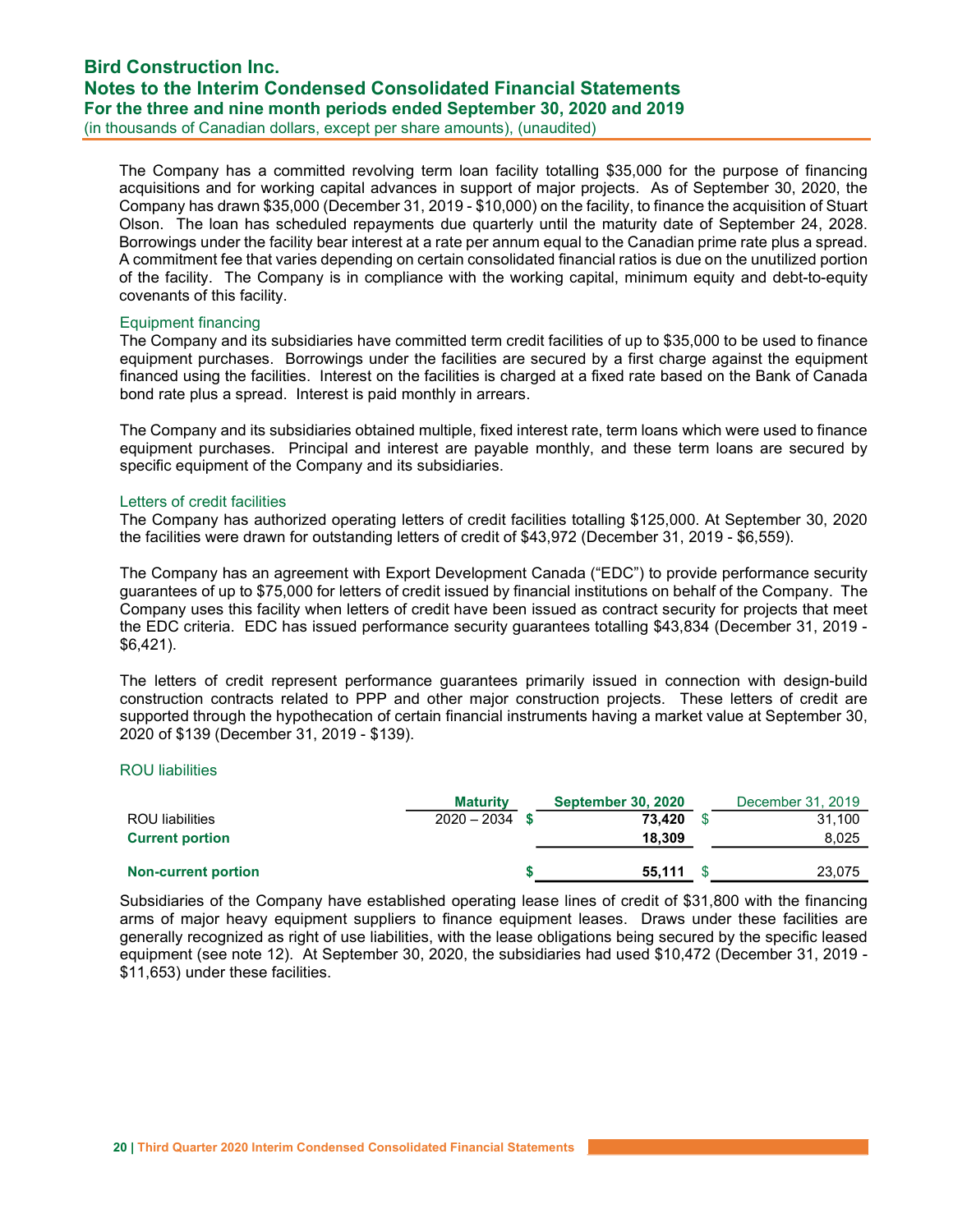The following table provides details of the changes in the Company's Loans and Borrowings and ROU liabilities during the period ended September 30, 2020:

|                               | <b>Revolving</b><br><b>Credit</b><br><b>Facility</b> | Committed<br><b>Revolving</b><br><b>Term Loan</b><br><b>Facility</b> | <b>Note</b><br>Payable | <b>Equipment</b><br>financing | <b>ROU</b><br><b>Liabilities</b> | <b>Total</b> |
|-------------------------------|------------------------------------------------------|----------------------------------------------------------------------|------------------------|-------------------------------|----------------------------------|--------------|
| Balance, December 31, 2019    | 15.000                                               | 10.000                                                               |                        | 15.621                        | 31.100                           | 71.721       |
| Proceeds                      | 10.000                                               | 51.250                                                               |                        | 657                           |                                  | 61.907       |
| Business combination (note 6) |                                                      |                                                                      | 667                    |                               | 46.887                           | 47.554       |
| Additions to ROU liabilities  |                                                      |                                                                      |                        |                               | 1.412                            | 1,412        |
| Interest on ROU liabilities   |                                                      |                                                                      |                        |                               | 542                              | 542          |
| Repayment                     |                                                      | (26, 250)                                                            |                        | (3,728)                       | (6, 521)                         | (36, 499)    |
| Balance, September 30, 2020   | 25,000                                               | 35,000                                                               | 667                    | 12,550                        | 73,420                           | 146,637      |

The aggregate amount of principal repayments and future minimum lease payments for all loans and borrowings and ROU liabilities is as follows:

|                                                                           | <b>Revolving</b><br><b>Credit</b><br><b>Facility</b> | <b>Committed</b><br><b>Revolving</b><br><b>Term Loan</b><br><b>Facility</b> | <b>Note</b><br>Payable | <b>Equipment</b><br>financing |   | <b>ROU</b><br><b>Liabilities</b> | <b>Total</b> |
|---------------------------------------------------------------------------|------------------------------------------------------|-----------------------------------------------------------------------------|------------------------|-------------------------------|---|----------------------------------|--------------|
| Not later than 1 year                                                     | -                                                    | 1,750                                                                       | 667                    | 5,620                         | æ | 19.971                           | 28,008       |
| Later than 1 year and less than<br>3 years<br>Later than 3 years and less | 25,000                                               | 8.750                                                                       |                        | 6.461                         |   | 31.121                           | 71,332       |
| than 5 years                                                              |                                                      | 9.800                                                                       |                        | 469                           |   | 15.466                           | 25,735       |
| Later than 5 years                                                        |                                                      | 14,700                                                                      |                        |                               |   | 18,377                           | 33,077       |
| Balance, September 30, 2020                                               | 25,000                                               | 35,000                                                                      | 667                    | 12.550                        |   | 84,935                           | 158,152      |
| Less: interest                                                            |                                                      |                                                                             |                        |                               |   | (11, 515)                        | (11, 515)    |
|                                                                           | 25,000                                               | 35,000                                                                      | 667                    | 12,550                        |   | 73,420                           | 146,637      |

### 15. Income taxes

### Provision for income taxes

|                                                                                                                                                   | Nine months ended September 30,    |     |                            |
|---------------------------------------------------------------------------------------------------------------------------------------------------|------------------------------------|-----|----------------------------|
|                                                                                                                                                   | 2020                               |     | 2019                       |
| Income tax expense (recovery) comprised of:<br>Current income taxes<br>Deferred income taxes                                                      | \$<br>10,862<br>(4,081)            | -S  | (1, 568)<br>2,173          |
|                                                                                                                                                   | 6,781                              | \$. | 605                        |
| Income tax rate reconciliation                                                                                                                    | 2020                               |     | 2019                       |
| Combined federal and provincial income tax rate                                                                                                   | 26.9%                              |     | 27.0%                      |
| Increase (reductions) applicable to:<br>Effect of different tax rate on equity investments<br>Non-taxable items<br>Other<br><b>Effective rate</b> | $(3.2\%)$<br>3.4%<br>3.2%<br>30.3% |     | $(0.5\%)$<br>1.3%<br>27.8% |
|                                                                                                                                                   |                                    |     |                            |

The Company's statutory tax rate is the combined federal and provincial tax rates in the jurisdictions in which the Company operates.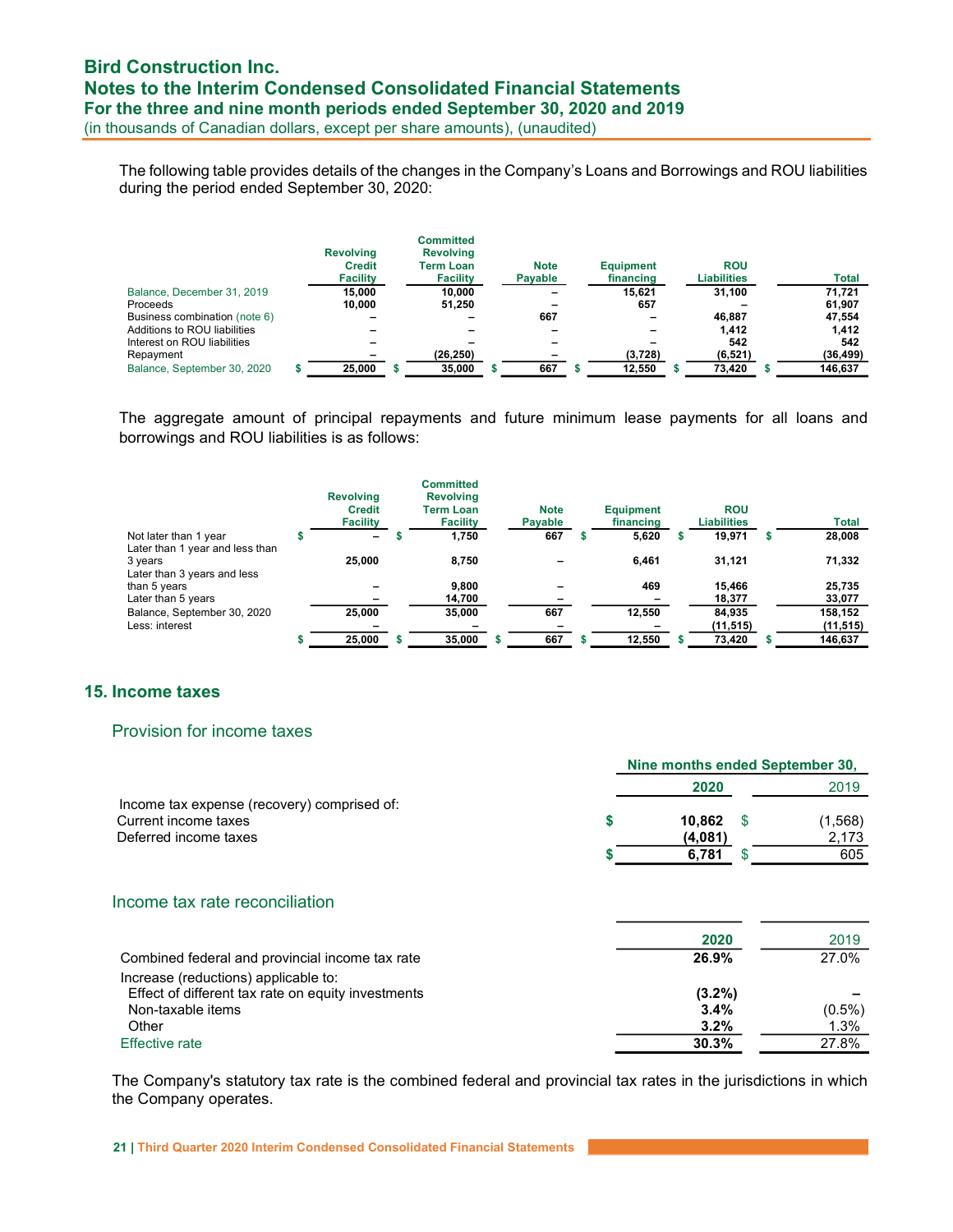### 16. Other liabilities

|                                                                                                                                                                                                   | <b>September 30, 2020</b>          |     | December 31, 2019            |
|---------------------------------------------------------------------------------------------------------------------------------------------------------------------------------------------------|------------------------------------|-----|------------------------------|
| Liabilities for cash-settled share-based compensation plans<br>(note 17)<br>Leasehold inducements<br>Total return swap derivatives ("TRS")<br>Interest rate swaps                                 | \$<br>10.002<br>3,588<br>824<br>94 | \$. | 8,443<br>1,964<br>271<br>58  |
|                                                                                                                                                                                                   | 14,508                             | -S  | 10,736                       |
| Less: current portion<br>Cash-settled share-based compensation plans (note 17)<br>Leasehold inducements<br>Total return swap derivatives ("TRS")<br>Interest rate swaps<br><b>Current portion</b> | 1,492<br>564<br>668<br>94<br>2,818 | \$. | 1.762<br>261<br>175<br>2,205 |
|                                                                                                                                                                                                   |                                    |     |                              |
| <b>Non-current portion</b>                                                                                                                                                                        | 11,690                             | S   | 8,531                        |

### 17. Share-based compensation plans

### Stock option plan

Details of changes in the balance of stock options are as follows:

|                                   | <b>Number of</b>         | Weighted                 |
|-----------------------------------|--------------------------|--------------------------|
|                                   | stock                    | average                  |
|                                   | options                  | exercise                 |
|                                   | outstanding              | price                    |
| Outstanding at December 31, 2019  | 100.000                  | 11.87                    |
| Expired during the period         | (100,000)                | 11.87                    |
| Outstanding at September 30, 2020 | $\overline{\phantom{a}}$ | $\overline{\phantom{a}}$ |

There are no stock options outstanding at September 30, 2020. There was no stock-based compensation expense recognized during the nine month period ended September 30, 2020 (September 30, 2019 - \$nil).

### Medium term incentive plan ("MTIP"), Equity incentive plan ("EIP") and Deferred share unit ("DSU") plan

|                                                             | <b>September 30, 2020</b> |      | December 31, 2019 |
|-------------------------------------------------------------|---------------------------|------|-------------------|
| MTIP liability                                              | 1.749                     | - \$ | 1,069             |
| <b>EIP liability</b>                                        | 4,117                     |      | 3,925             |
| <b>DSU liability</b>                                        | 4,136                     |      | 3,449             |
| Liabilities for cash-settled share-based compensation plans | 10,002                    | - \$ | 8,443             |
| Less: current portion<br>MTIP liability<br>EIP liability    | 269<br>1,223              |      | 257<br>1,505      |
| <b>Current portion</b>                                      | 1,492                     | -S   | 1,762             |
| <b>Non-current portion</b>                                  | \$<br>8,510               | \$.  | 6,681             |

The Company recognized a loss on its TRS derivatives for the nine month period ended September 30, 2020 of \$553 (September 30, 2019 - \$198).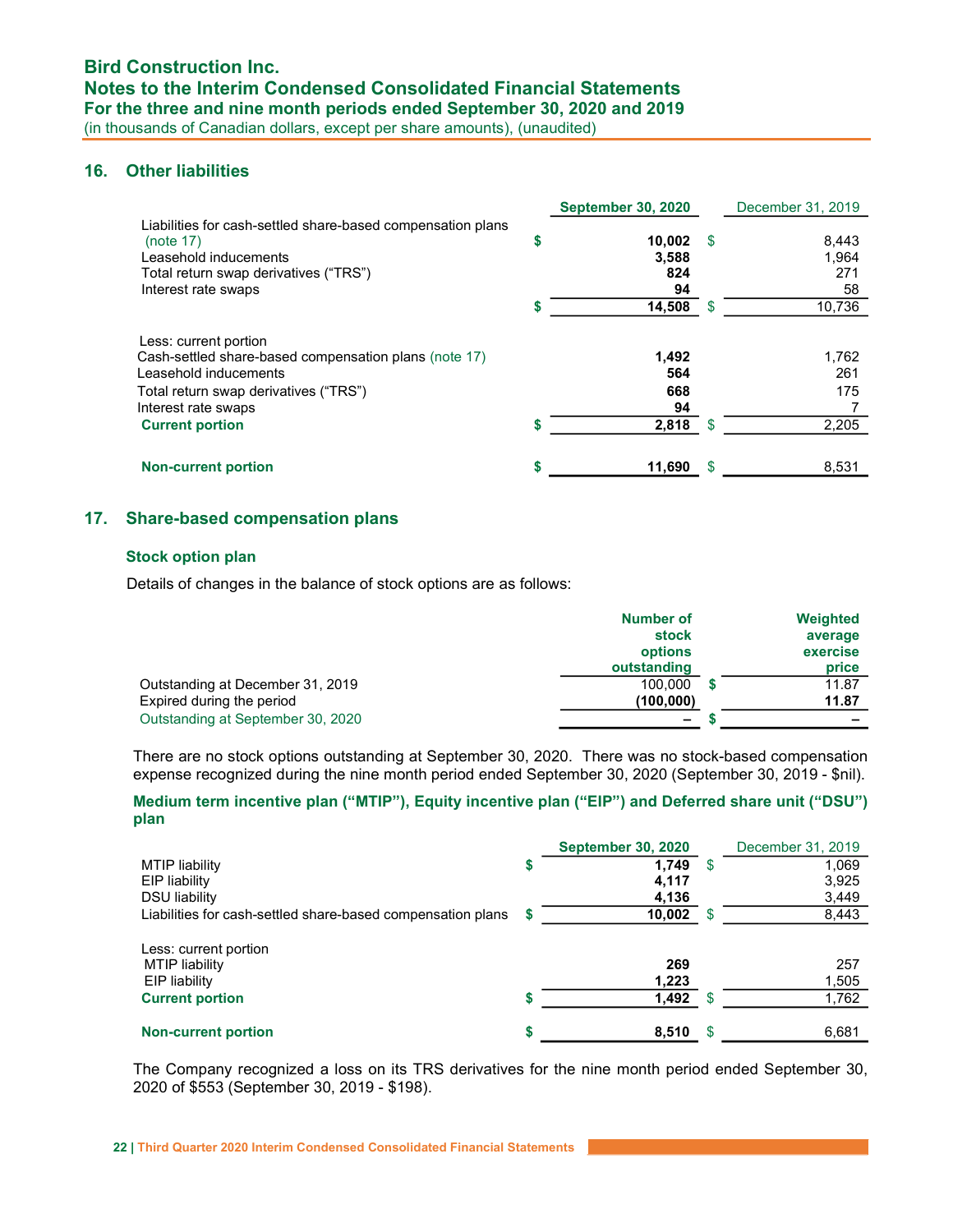### 18. Shareholders' capital

The Company is authorized to issue an unlimited number of common shares and has 53,038,929 issued and outstanding common shares as at September 30, 2020. The Company is authorized to issue preference shares in series with rights set by the Board of Directors, up to a balance not to exceed 35% of the outstanding common shares. As at September 30, 2020, no preferred shares have been issued. Transaction costs directly attributable to the issue of common shares of \$124 are recognized as a deduction from shareholders' capital.

|                               | <b>Number of shares</b> | <b>Amount</b> |
|-------------------------------|-------------------------|---------------|
|                               |                         |               |
| Balance, December 31, 2019    | 42.516.853              | 42.527        |
| Common shares issued (note 6) | 10.522.076              | 65.537        |
| Balance, September 30, 2020   | 53.038.929              | 108.064       |

### 19. Earnings per share

Details of the calculation of earnings per share are as follows:

|                                                                                 | <b>Three months ended</b><br>September 30, |  |            |            | Nine months ended<br>September 30, |            |
|---------------------------------------------------------------------------------|--------------------------------------------|--|------------|------------|------------------------------------|------------|
|                                                                                 | 2020                                       |  | 2019       | 2020       |                                    | 2019       |
| Profit attributable to shareholders (basic and diluted)                         | 8,822                                      |  | 6,782      | 15,569     |                                    | 1,317      |
| Average number of common shares outstanding<br>Effect of stock options on issue | 43,203,075                                 |  | 42,516,853 | 42,747,263 |                                    | 42,516,853 |
| Weighted average number of common shares (diluted)                              | 43,203,075                                 |  | 42,516,853 | 42,747,263 |                                    | 42,516,853 |
| Basic and diluted earnings per share                                            | 0.20                                       |  | 0.16       | 0.36       |                                    | 0.03       |

At September 30, 2020, no options (December 31, 2019 - 100,000 options) were excluded from the diluted weighted average number of common shares calculation as their effect would have been anti-dilutive.

### 20. Provisions

|                           | <b>September 30, 2020</b> | December 31, 2019 |
|---------------------------|---------------------------|-------------------|
| Warranty claims and other | 8.403                     | 5.218             |
| Legal claims              | 10.324                    | 2.545             |
|                           | 18.727                    | 7.763             |

Various claims and litigation arise in the normal course of the construction business. It is management's opinion that adequate provision has been made for any potential settlements relating to such matters and that they will not materially affect the financial position or future operations of the Company.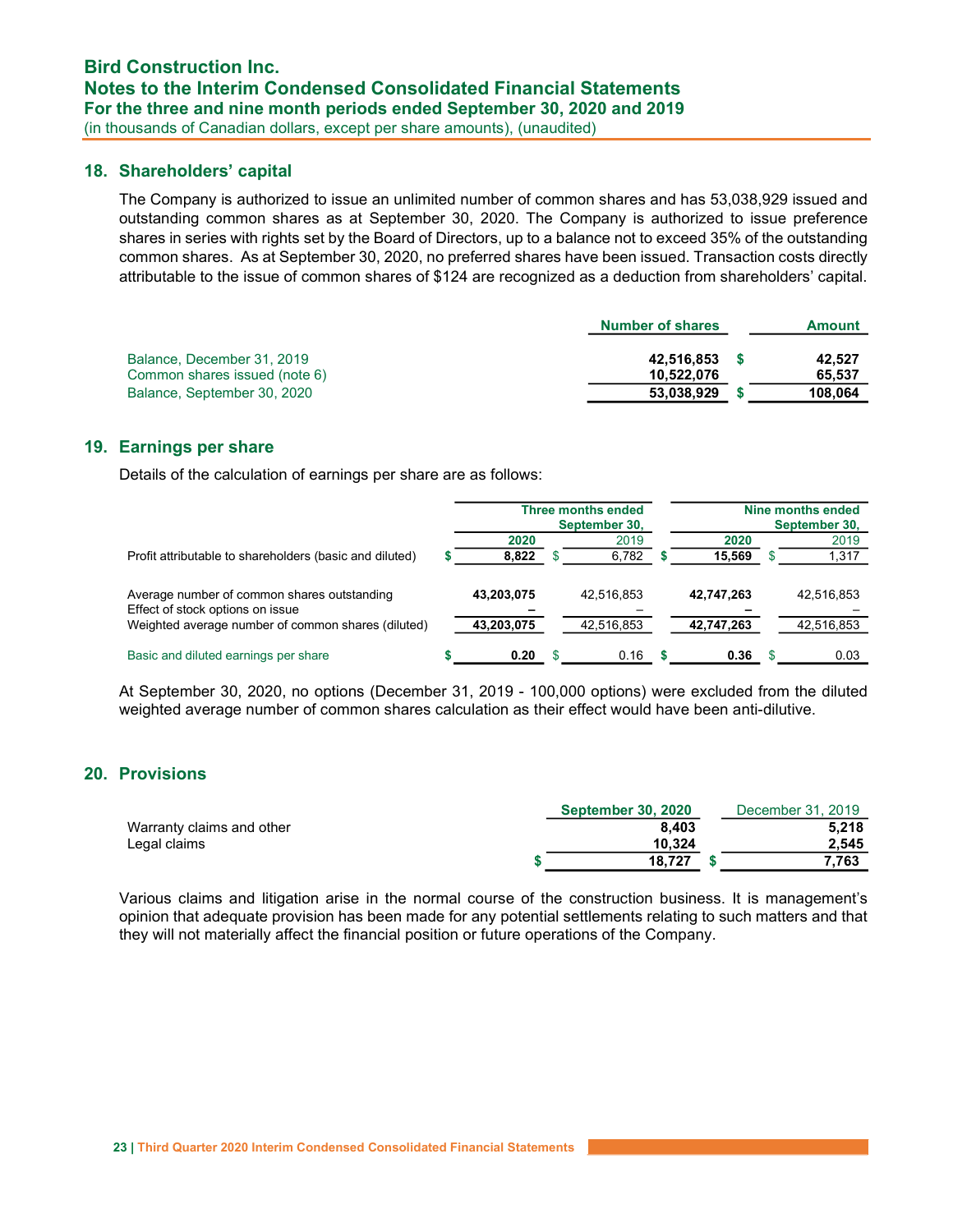### 21. Finance income

|                 |       | Nine months ended September 30, |
|-----------------|-------|---------------------------------|
|                 | 2020  | 2019                            |
| Interest income | 1.333 | 827. ا                          |
|                 |       |                                 |

### 22. Finance and other costs

|                                                         | Nine months ended September 30. |  |       |  |
|---------------------------------------------------------|---------------------------------|--|-------|--|
|                                                         | 2020                            |  | 2019  |  |
| Interest on loans and borrowings                        | 2,122                           |  | 1,362 |  |
| Interest on ROU liabilities                             | 542                             |  | 705   |  |
| (Gain) loss on interest rate swaps (note 8 and note 16) | (246)                           |  | 314   |  |
| Interest on non-recourse project financing (note 8)     | 3,162                           |  | 1,109 |  |
| Other                                                   | 195                             |  | 515   |  |
|                                                         | 5.775                           |  | 4,005 |  |

### 23. Commitments and contingencies

### **Commitments**

Outstanding surety lien bonds issued on behalf of the Company in connection with liens by subcontractors and suppliers at September 30, 2020 totalled \$100,468 (December 31, 2019 - \$56,606). The Company has acquired minority equity interests in a number of PPP concession entities (note 11), which requires the Company to make \$1,079 in future capital injections. These commitments have been secured by letters of credit totalling \$1,918 (December 31, 2019 - \$5,859).

### **Contingencies**

The Company is contingently liable for the usual contractor's obligations relating to performance and completion of construction contracts. These include the Company's contingent liability for the performance obligations of its subcontractors. Where possible and appropriate, the Company obtains performance bonds, subcontract/supplier insurance or alternative security from subcontractors. However, where this is not possible, the Company is exposed to the risk that subcontractors will fail to meet their performance obligations. In that eventuality, the Company would be obliged to complete the subcontractor's contract, generally by engaging another subcontractor, and the cost of completing the work could exceed the original subcontract price. The Company makes appropriate provision in the financial statements for all known liabilities relating to subcontractor defaults.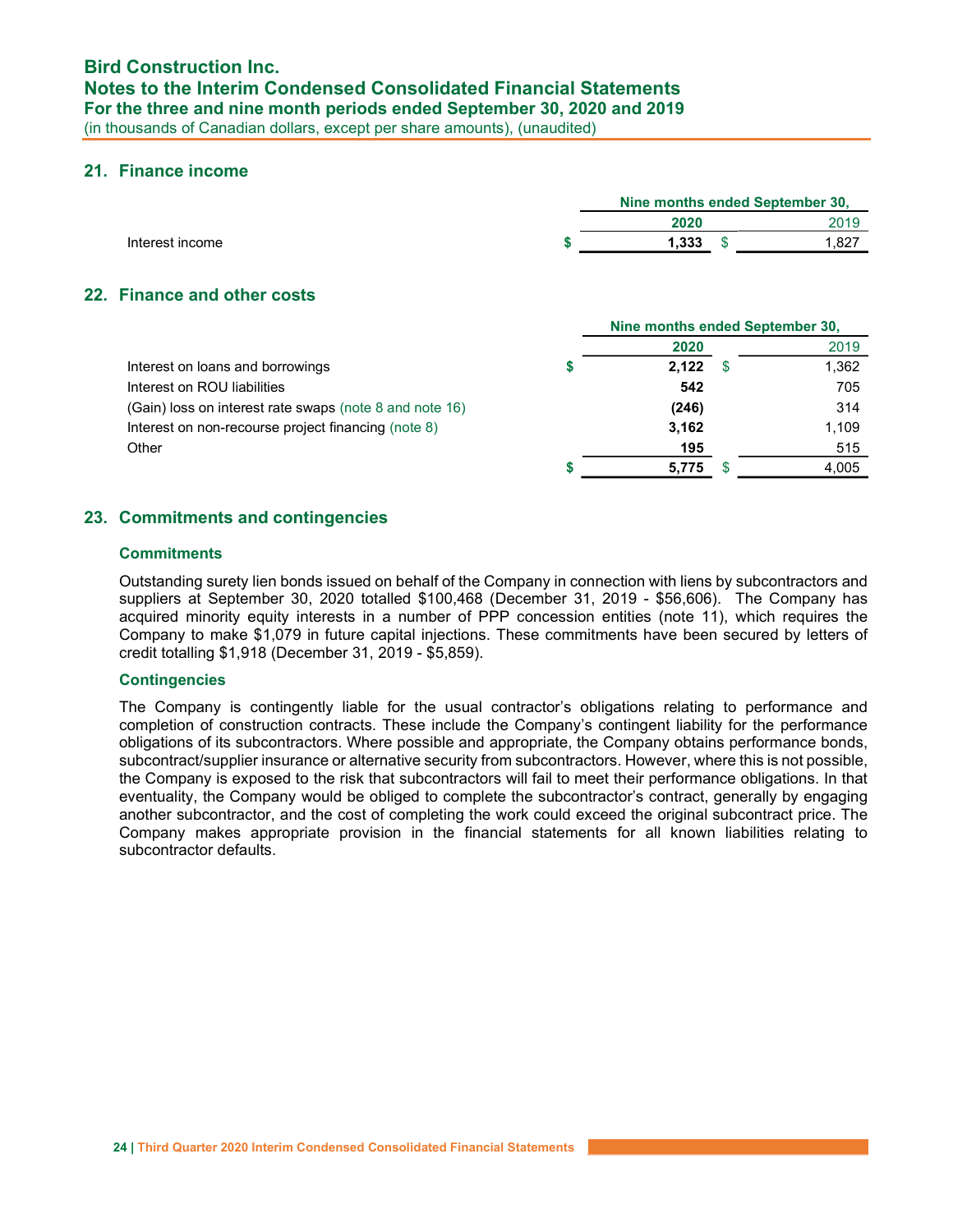### 24. Other cash flow information

|                                                                      |            |   | Nine months ended September 30, |
|----------------------------------------------------------------------|------------|---|---------------------------------|
| Changes in non-cash working capital relating to operating activities | 2020       |   | 2019                            |
| Accounts receivable                                                  | 61,200     | S | (95,894)                        |
| Contract assets                                                      | 10,845     |   | 3.333                           |
| Contract assets – alternative finance projects <sup>*</sup>          | (64, 913)  |   | (39,687)                        |
| Inventory and prepaid expenses                                       | (1,099)    |   | (379)                           |
| Other assets                                                         | 5.759      |   | (2,089)                         |
| Accounts payable                                                     | (94, 214)  |   | (26,816)                        |
| <b>Contract liabilities</b>                                          | (20, 078)  |   | 57,168                          |
| Provisions                                                           | 2.411      |   | (1,746)                         |
| EIP and other                                                        | (1, 166)   |   | (25)                            |
|                                                                      | (101, 255) |   | (106,135)                       |

\* Contract assets – alternative finance project changes are driven by design-build-finance projects. Refer to note 8 for loan proceeds to fund contract assets – alternative finance projects.

| <b>Cash and cash equivalents</b>                  | <b>September 30, 2020</b> | December 31, 2019 |
|---------------------------------------------------|---------------------------|-------------------|
| Cash                                              | 54.339                    | 36.127            |
| Restricted cash and blocked accounts <sup>*</sup> | 27.932                    | 10.102            |
| Cash held for joint operations                    | 74.873                    | 134.015           |
| Bankers' acceptances and short-term deposits"     | 90                        | 90                |
|                                                   | 157.234                   | 180.334           |

\* Cash, bankers' acceptances and short-term deposits include restricted cash and cash equivalents. These amounts are not available for general operating purposes.

| Restricted cash and cash equivalents                                        | <b>September 30, 2020</b> | December 31, 2019 |
|-----------------------------------------------------------------------------|---------------------------|-------------------|
| Cash and cash equivalents held to support letters of credit (note $14$ ) \$ | 139                       | 139               |
| Cash deposited in blocked accounts for special projects (note 8)            | 129                       | 212               |
| Restricted cash                                                             | 27.754                    | 9.841             |
|                                                                             | 28.022                    | 10.192            |

#### Support for Letters of Credit

In the normal course of business, the Company issues letters of credit on certain projects to guarantee its performance. These projects are typically design-build contracts relating to PPP arrangements and other major construction projects. In certain instances, the letters of credit are supported by the hypothecation of cash and cash equivalents that are not available for general corporate purposes (note 14).

#### Blocked Accounts

The terms of non-recourse project financing require scheduled loan advances to be deposited in a blocked bank account which cannot be accessed directly by the Company for general corporate purposes. Upon recommendation by the lender's technical advisor, cash is released monthly from the blocked account and paid to the Company based on the progress made on the related construction project. Once PPP projects that only involve short term financing reach final completion and the debt is repaid, any remaining amounts in the project accounts become unrestricted and available for general corporate purposes.

#### Restricted Cash

Under the Construction Act in Ontario, a bank account has been established for the benefit of persons who have supplied services or materials to the improvement for specific projects subject to the legislation. The funds remain in the account until all subcontractors, suppliers and direct labour are paid, as appropriate.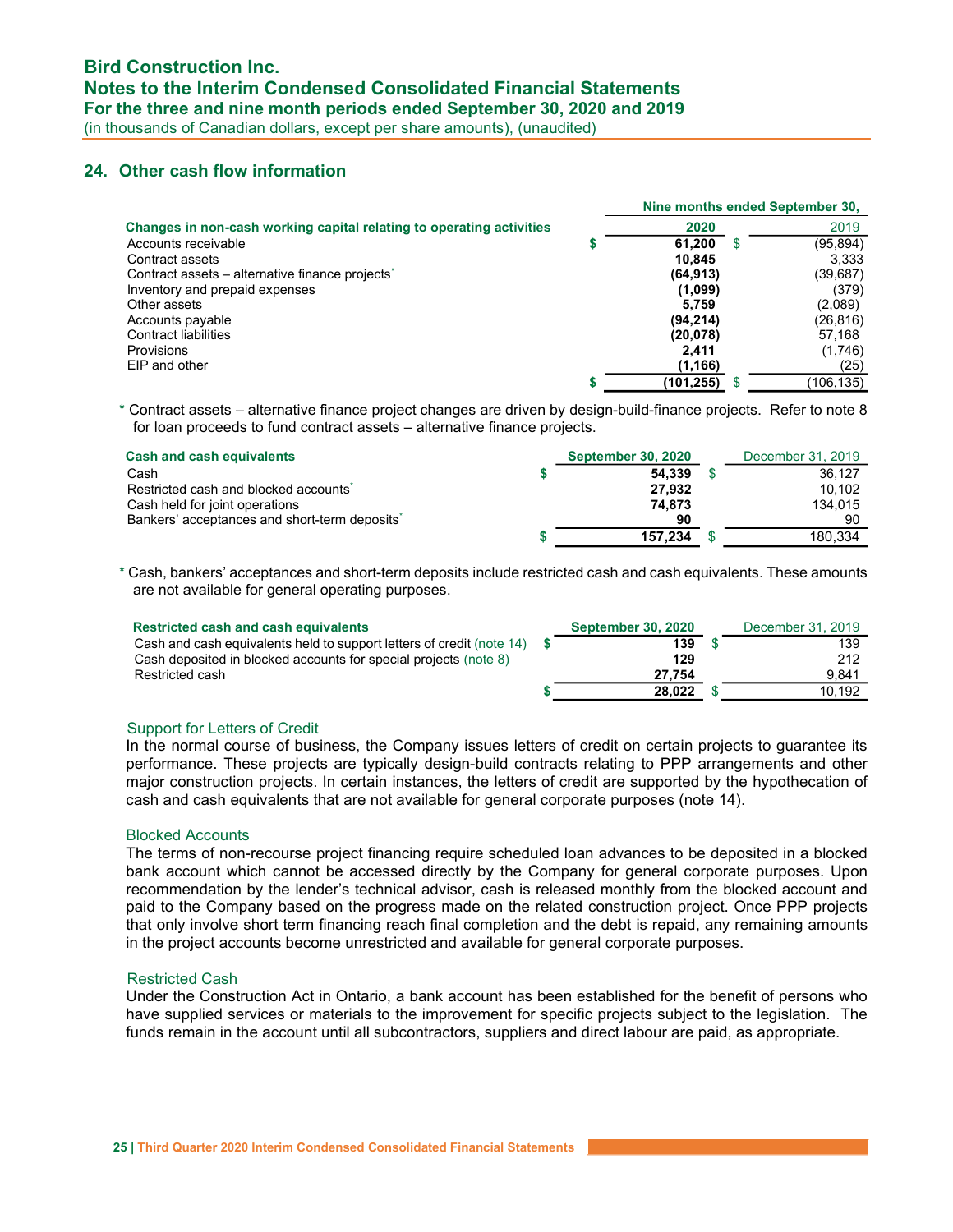### 25. Financial instruments

### Classification and fair value of financial instruments

|                                                                                                                                                                                                                                      |          | <b>September 30, 2020</b>                                                             |            | December 31, 2019                                                          |
|--------------------------------------------------------------------------------------------------------------------------------------------------------------------------------------------------------------------------------------|----------|---------------------------------------------------------------------------------------|------------|----------------------------------------------------------------------------|
| Financial instruments at fair value through profit or loss<br>Non-recourse project financing – interest rate swaps<br>Interest rate swaps<br>Total return swap derivatives                                                           | \$       | (394)<br>(94)<br>(824)                                                                | \$         | (676)<br>(58)<br>(271)                                                     |
|                                                                                                                                                                                                                                      | \$       | (1, 312)                                                                              | \$.        | (1,005)                                                                    |
| <b>Financial assets and financial liabilities</b>                                                                                                                                                                                    |          |                                                                                       |            |                                                                            |
| <b>Financial assets</b><br>Cash and cash equivalents (note 24)<br>Accounts receivable<br>Other assets                                                                                                                                | \$       | 157,234<br>617,035<br>13,585                                                          | \$.        | 180,334<br>413,649<br>12,580                                               |
|                                                                                                                                                                                                                                      | S        | 787,854                                                                               | \$.        | 606,563                                                                    |
| <b>Financial liabilities</b><br>Accounts payable<br>Dividends payable to shareholders<br>Non-recourse project financing – loan facilities (note 8)<br><b>Pension liabilities</b><br>Loans and borrowings<br>Right-of-use liabilities | \$<br>\$ | (517, 825)<br>(1,724)<br>(129, 958)<br>(5,023)<br>(73, 217)<br>(73,420)<br>(801, 167) | \$.<br>\$. | (419, 923)<br>(1, 382)<br>(84, 698)<br>(40, 621)<br>(31, 100)<br>(577,724) |
| <b>Total financial instruments</b>                                                                                                                                                                                                   |          | (14, 625)                                                                             | \$         | 27,834                                                                     |

The fair value of the loans and borrowings and ROU liabilities approximate their carrying values on a discounted cash flow basis as the majority of these obligations bear interest at market rates. The fair values of the remaining financial instruments approximate their carrying value due to their relatively short periods to maturity.

#### Risk Management

In the normal course of business, the Company is exposed to several risks related to financial instruments that can affect its operating performance. These risks and the actions taken to manage them are as follows:

#### i. Credit Risk

Credit risk relates to the risk of financial loss to the Company if a customer or counterparty to a financial instrument fails to meet their contractual obligation.

With respect to accounts receivable, concentration of credit risk is limited due to the geographic dispersion of revenues and a diversified customer base. Before entering into any construction contract and during the course of the construction project, the Company goes to considerable lengths to satisfy itself that the customer has adequate resources to fulfil its contractual payment obligations as construction work is completed. If a customer was unable or unwilling to pay the amount owing, the Company will generally have a right to register a lien against the project that will normally provide some security that the amount owed would be realized.

Bankers' acceptances, short-term deposits and short-term investments are subject to minimal credit risk as they are placed with only major Canadian financial institutions. As is reasonably practical, these investments are placed with several different Canadian financial institutions, thereby reducing the Company's exposure to a default by any one financial institution.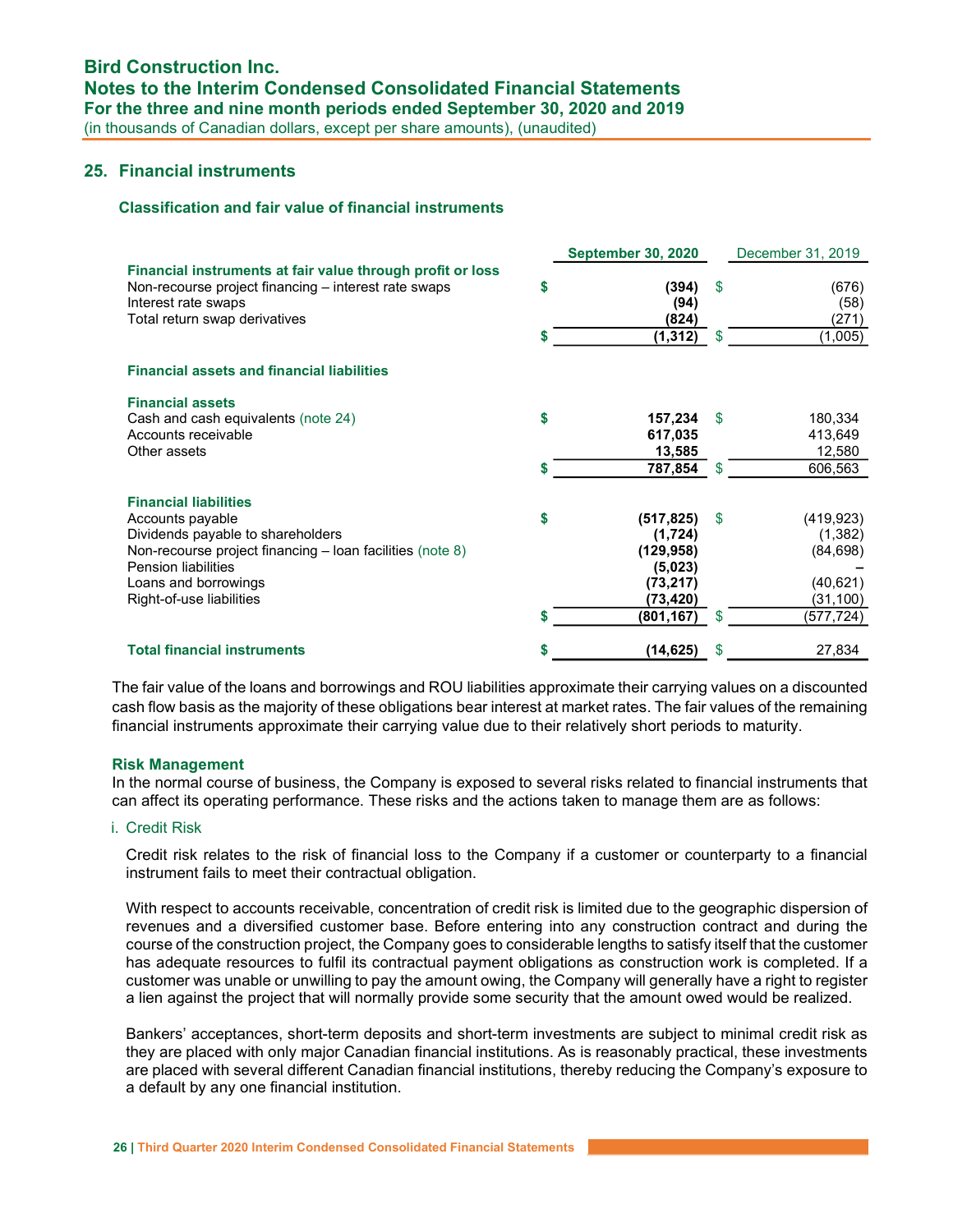At September 30, 2020, accounts receivable outstanding for greater than 90 days and considered past due by the Company's management represent 12.5% (December 31, 2019 – 17.1%) of the balance of progress billings on construction contracts receivable. Management has recorded an allowance of \$1,973 (December 31, 2019 - \$1,538) against these past due receivables, net of amounts recoverable from others.

|                                 | <b>Amounts past due</b> |  |                   |  |                           |  |                   |
|---------------------------------|-------------------------|--|-------------------|--|---------------------------|--|-------------------|
|                                 | Up to $12$<br>months    |  | Over 12<br>months |  | <b>September 30, 2020</b> |  | December 31, 2019 |
| Trade receivables<br>Impairment | 22.779<br>(525)         |  | 30.805<br>(1.448) |  | 53.584<br>(1, 973)        |  | 47.174<br>(1,538) |
| <b>Total Trade receivables</b>  | 22.254                  |  | 29.357            |  | 51,611                    |  | 45.636            |

The movement in the allowance for impairment in respect of loans and receivables during the period was as follows:

| <b>September 30, 2020</b>             | December 31, 2019        |
|---------------------------------------|--------------------------|
| 1.538<br>Balance, beginning of period | 1,271                    |
| Impairment loss recognized<br>675     | 313                      |
| Amounts written off<br>(240)          | $\overline{\phantom{0}}$ |
| Impairment loss reversed              | (46)                     |
| Balance, end of period<br>1.973       | 1,538                    |

#### ii. Liquidity risk

Liquidity risk relates to the risk that the Company will not be able to meet its financial obligations as they fall due.

The Company has working capital of \$118,496 which is available to support surety requirements related to construction projects. As a component of working capital, the Company maintains significant balances of cash and cash equivalents and investments in liquid securities. These investments, less \$139 hypothecated to support outstanding letters of credit and \$27,883 held in restricted accounts, are available to meet the financial obligations of the Company as they come due.

The Company has a committed line of credit of \$100,000 available to finance operations and issue letters of credit. As at September 30, 2020, the Company has drawn \$25,000 on the facility and has \$26,035 letters of credit outstanding on the facility. \$15,000 of the committed line is temporary and expires November 25, 2020 or when a new syndicated credit agreement is established and the balance of \$85,000 matures December 31, 2022.

The Company has a committed revolving term loan facility totalling \$35,000 for the purpose of financing acquisitions and for working capital advances in support of major projects. As of September 30, 2020, the Company has drawn \$35,000 on the facility. Also, the Company and its subsidiaries have \$35,000 in equipment facilities, of which \$12,550 is outstanding at September 30, 2020.

Subsidiaries of the Company have established operating lease lines of credit for \$31,800 with the financing arms of major heavy equipment suppliers to finance operating equipment leases. At September 30, 2020, the subsidiaries have used \$10,472 under these facilities. In addition, the Company has letters of credit facilities totalling \$125,000 available for issuing letters of credit for which \$43,972 was drawn at September 30, 2020. Additional draws on this line require hypothecation of additional securities or cash deposits. Cash collateralization may not be required for certain letters of credit with an export component as the Company has entered into an agreement with EDC to provide performance security guarantees for letters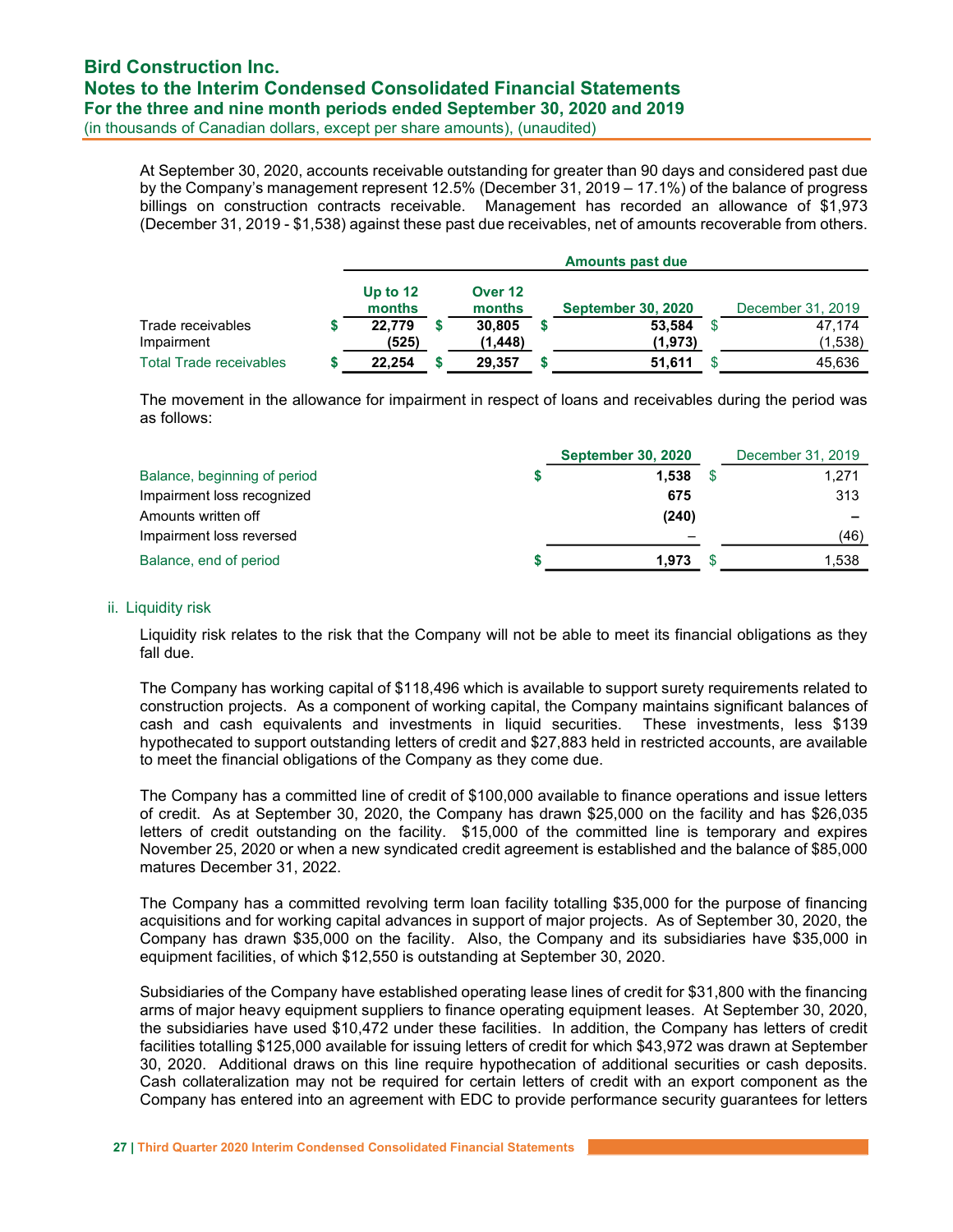of credit issued that meet their criteria. The Company believes it has access to sufficient funding through the use of these facilities to meet foreseeable operating requirements.

Principal repayments due on the loans and borrowings and non-recourse project financing are disclosed in notes 14 and 8, respectively. As disclosed in notes 16 and 17, payments required pursuant to the Company's MTIP granted in 2017, 2018, 2019 and 2020 are due on the vesting dates of November 2020, November 2021, November 2022 and November 2023, respectively, or upon retirement, if earlier. Payments pursuant to the Company's EIP granted in 2018, 2019 and 2020 are due by December 2021, December 2022 and December 2023, respectively. Payments pursuant to the Company's DSU Plan are cash settled when the eligible Director ceases to hold any position within the Company.

### iii. Market risk

Market risk is the risk that changes in market prices, such as interest rates, equity prices and corporate bond yields, will affect the Company's income or the value of its holdings in liquid securities. The discount rate used to establish the pension obligation was determined by reference to market interest rates on AArated corporate bonds with cash flows that approximate the timing and amount of expected benefit payments.

At September 30, 2020, the interest rate profile of the Company's loans and borrowings and non-recourse project financing was as follows:

|                                                               | <b>September 30, 2020</b> |
|---------------------------------------------------------------|---------------------------|
| Fixed-rate facilities                                         | 12.550                    |
| Variable-rate facilities                                      | 60.667                    |
| Non-recourse project financing facilities                     | 129,958                   |
| Total loans and borrowings and non-recourse project financing | 203.175                   |

Interest rate risk is the risk that the fair value of future cash flows of a financial instrument will fluctuate because of changes in market interest rates. The Company is exposed to interest rate risk to the extent that its credit facilities and TRS derivatives are based on variable rates of interest. The Company has the option to convert all variable-rate term facilities to fixed-rate term facilities. Interest rate risk on the nonrecourse project financing is managed with the objective of reducing the cash flow interest rate risk through the use of interest rate swaps.

As at September 30, 2020, a one percent change in the interest rate applied to the Company's variable rate long-term debt would change annual income before income taxes by approximately \$607.

The Company has certain share-based compensation plans, whereby the values are based on the common share price of the Company. The Company has fixed a portion of the settlement costs of these plans by entering into various TRS derivatives maturing between 2020 and 2022. The TRS derivatives are not designated as a hedge. The change in the value of the TRS derivatives is recorded each quarter based on the difference between the fixed price and the market price of the Company's common shares at the end of each quarter. The TRS derivatives are classified as derivative financial instruments. As at September 30, 2020, a 10 percent change in the share price applied to the Company's TRS derivatives would change income before income taxes by approximately \$887.

#### iv. Currency risk

Currency risk is the risk that fluctuations in currency exchange rates will affect the Company's net income. The Company uses foreign currency to settle payments to vendors and subcontractors in the foreign currency. A 10% movement in the Canadian and U.S. dollar exchange rate would have changed income by approximately \$213.